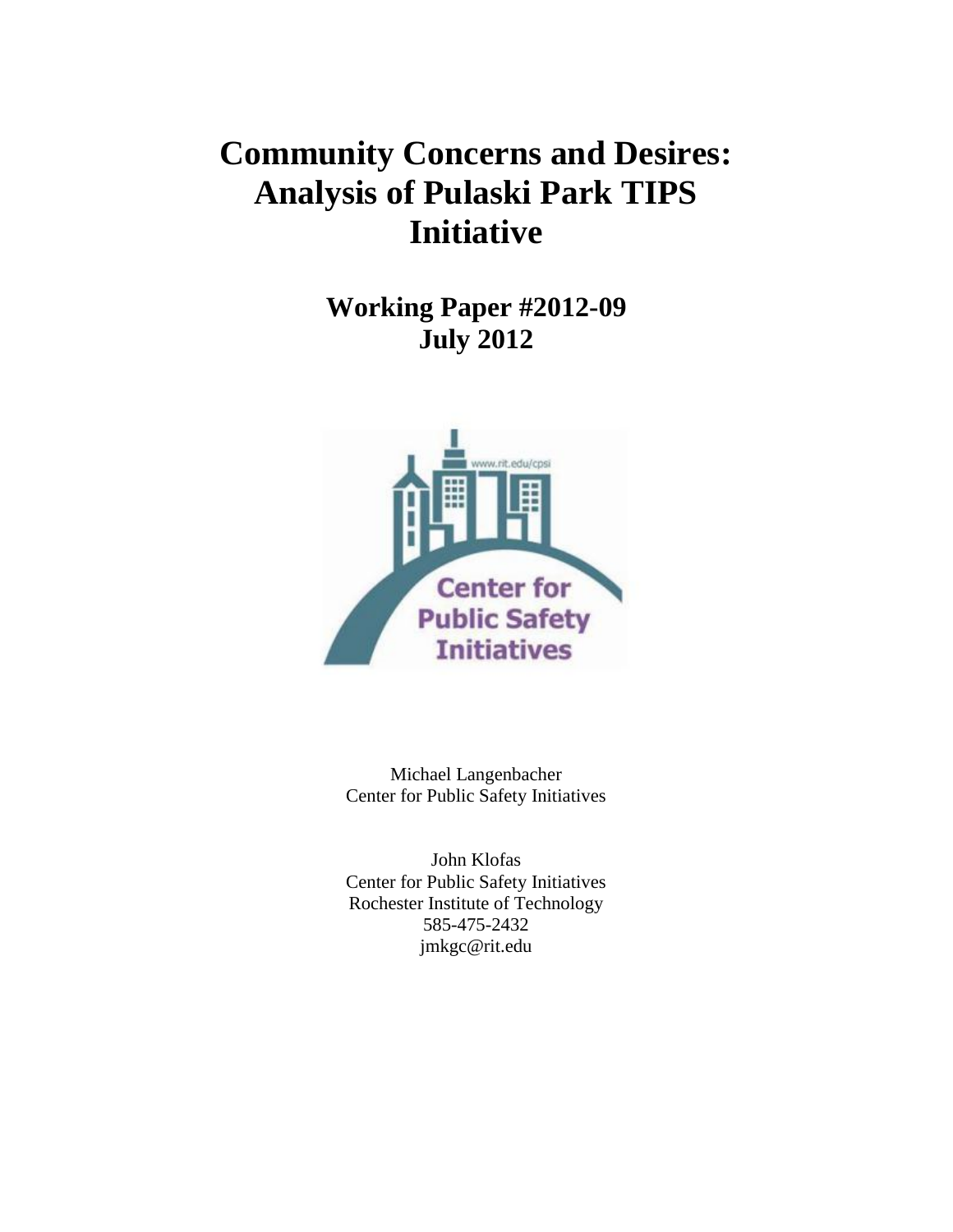## Analysis of Pulaski Park Project TIPS

## Survey

On July  $20<sup>th</sup>$ , 2012 the TIPS initiative, which stands for Trust, Information, Programs, and Services, was implemented around Pulaski in Rochester, New York, both to show support for a neighborhood that has been taken aback by drugs and violence, and to investigate community members' concerns and desires for their neighborhood. This report is designed to analyze the collected surveys and will discuss the various likes that the Pulaski Park community has for their neighborhood, the assessment the community made of their neighborhood, and the initiatives or activities the residents would like implemented within the neighborhood. Finally, this paper will provide multiple anecdotes that the Pulaski Park community wishes to share with law enforcement and community members in the neighborhood.

## Methodology

The initiative used a survey of residents to obtain this information. The survey asked people to list their likes, concerns, and desires for things to be done within their neighborhood. The survey asked community members how much they liked living in their area, how long they have lived there, and how likely they were to be living in the area in the future. The survey then asked the respondents if they had anything specific to tell the police, and, finally, if they had anything to share with their fellow community members.

Groups of three or four volunteers were sent out to administer the survey to preselected streets in the neighborhood. Each group had at least one law enforcement officer with them. These groups were instructed to travel down one side of the street and then return on the other side, knocking on every door. When residents answered, the volunteers were to read a readymade script to the participant and then conduct the survey. Only those houses where residents responded and agreed to take the survey are included in the sample.

Because of this door-by-door sampling method, the resulting sample is not a random sample of the Pulaski Park community. Despite this, the resulting analysis should give valuable insight into the various issues within the community.

## Data

Twenty groups surveyed thirteen streets in the Pulaski Park community. These streets were Skylane Drive, Ernst Street, Durnan Street, Roycroft Street, Avenue D, Lux Street, Gothic Street, Holbrooke Street, Herald Street, Willite Drive, Wilkins Street, St Jacob Street, and Bernard Street. Due to a small number of surveys collected on each street it is difficult to accurately compare between them. Therefore, the surveys collected from the streets mentioned above will be pooled together for analysis.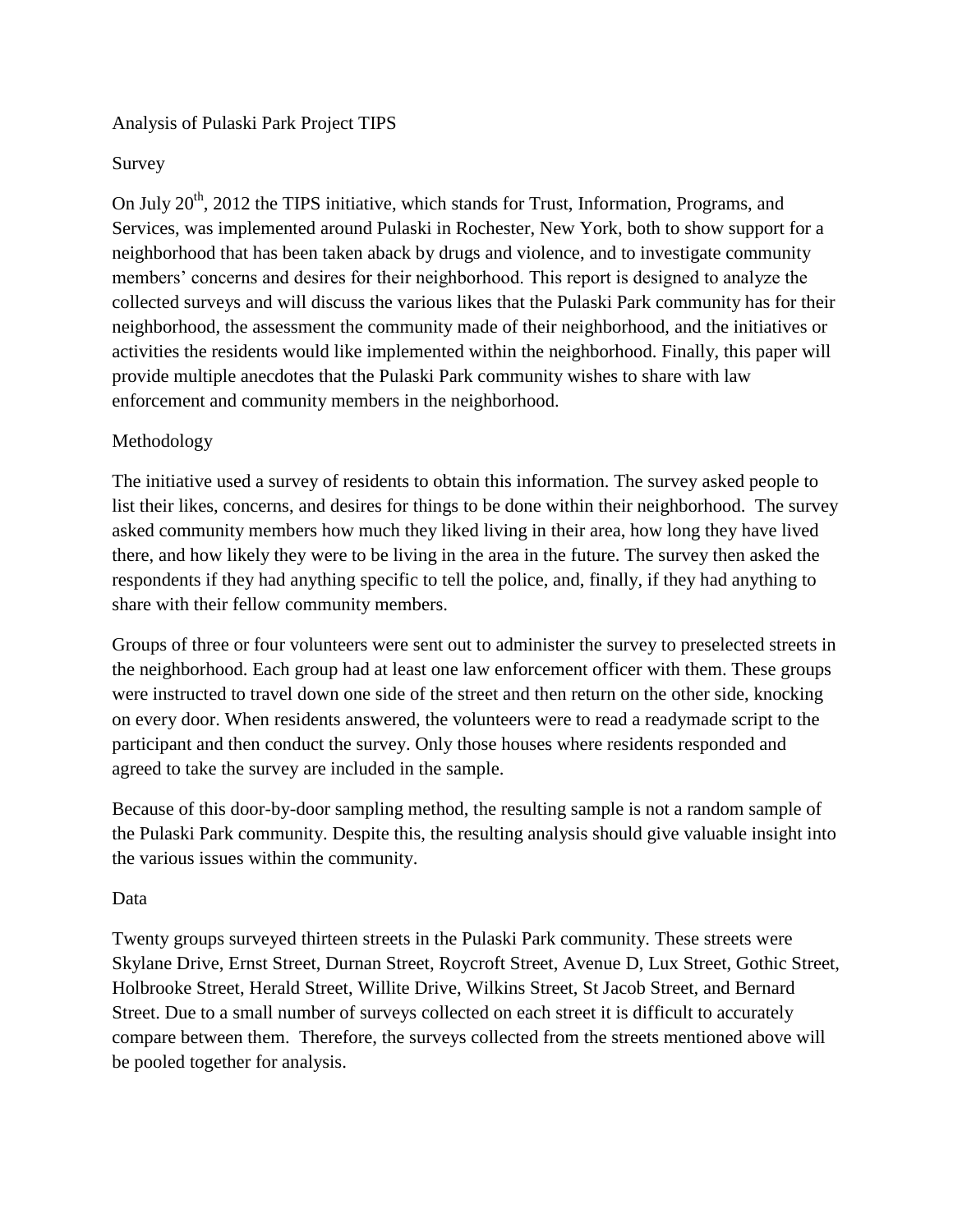This group will be referred to as 'the Pulaski Park community'. A total of 134 surveys were collected from the neighborhood.

The first question asked respondents how happy they were living in their neighborhood: very unhappy, unhappy, happy or very happy. Of those surveyed, 77.5% reported that they were happy or very happy living in the Pulaski Park community, with 19.4% reporting that they were very happy.



# Happiness of Pulaksi Park Community<br>N = 129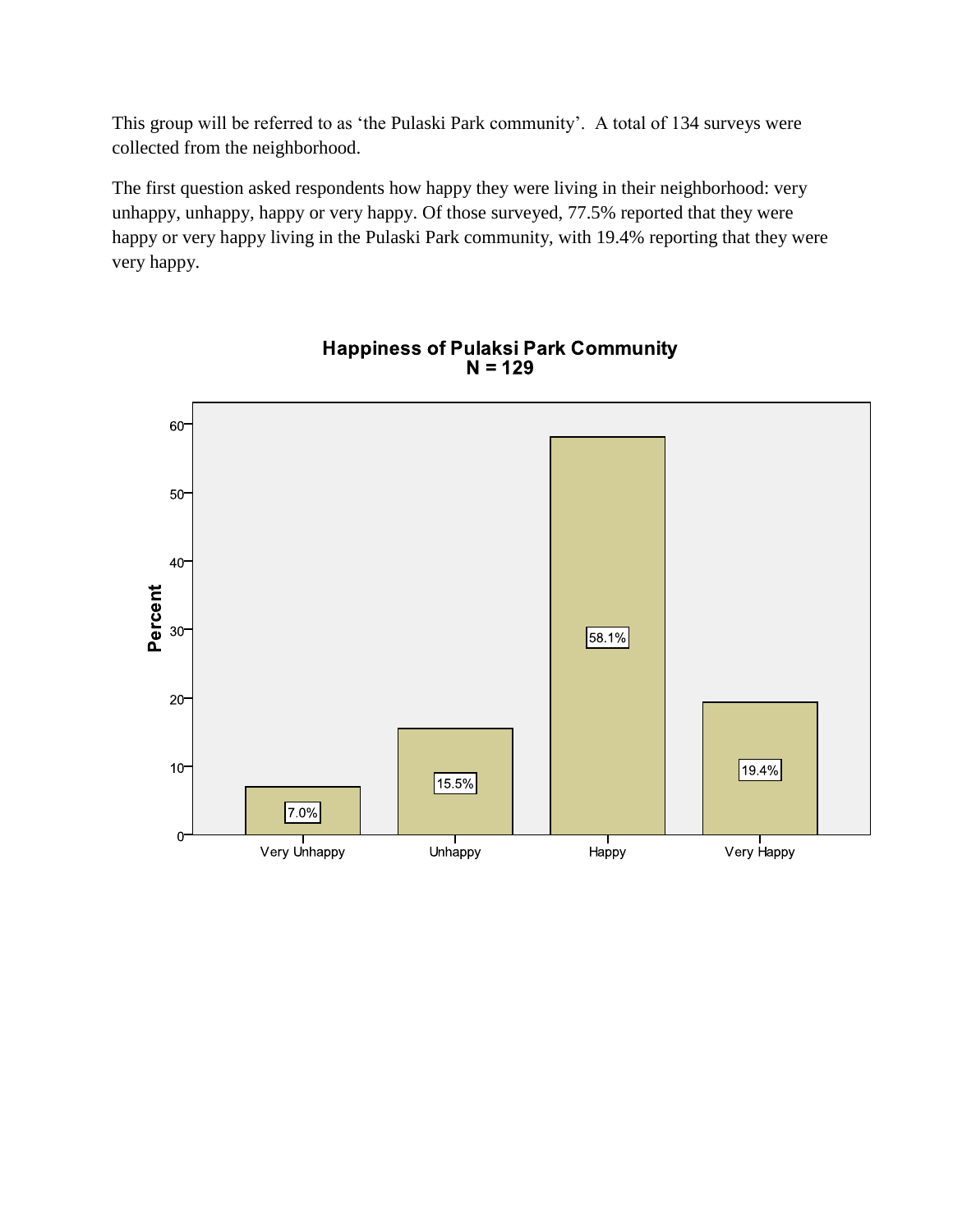Next, the survey asked residents about their living situation. Specifically, residents were asked if they owned or rented their property. Of the 134 residents who answered this question, 44.0% reported that they owned their property, 53.7% reported that they rented the property, and 2.2% reported that they were staying with a friend or family member.



Living Situation for Pulaski Park Community Residents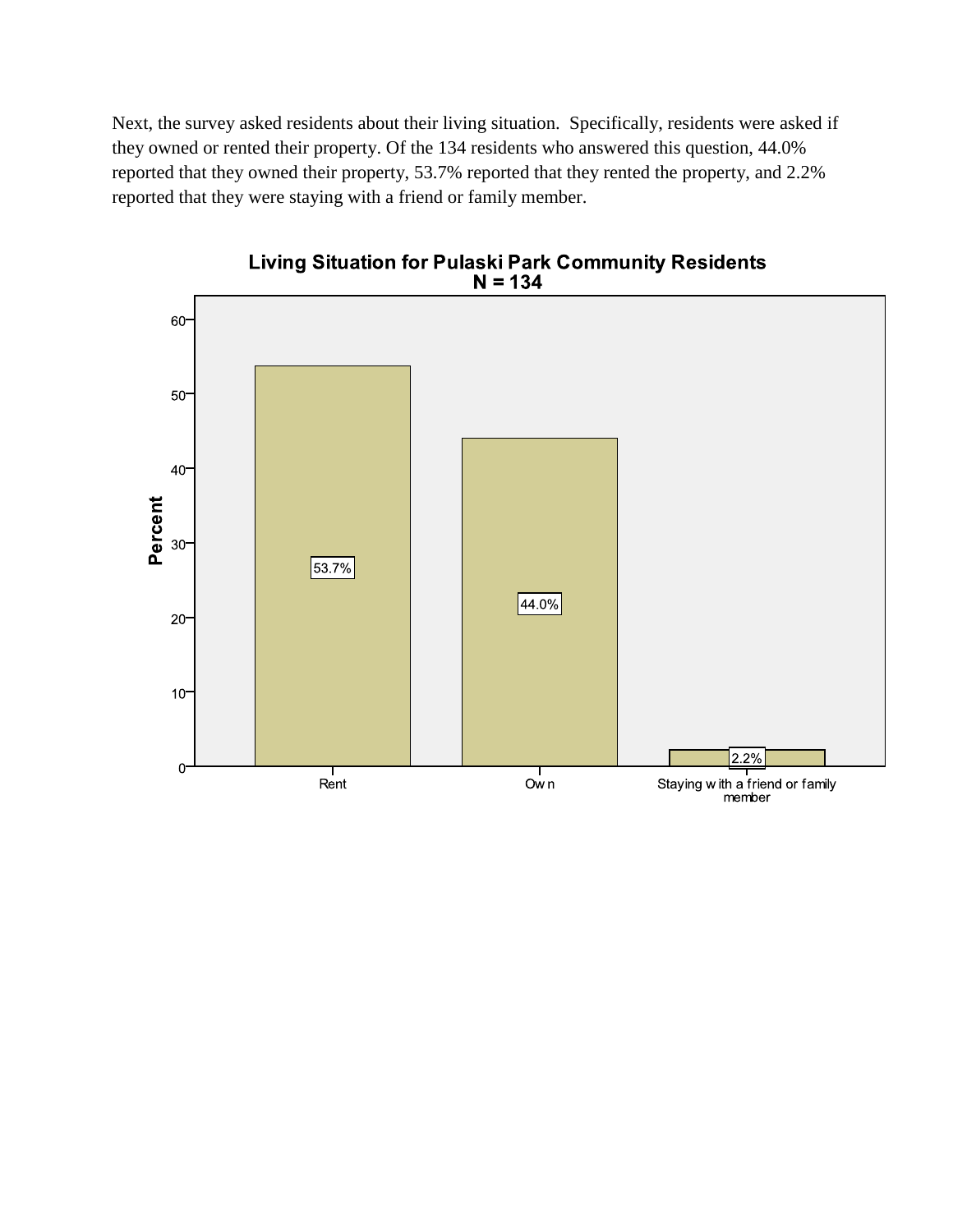The next question asked respondents how long they had lived in the Pulaski Park community. Of the respondents, 27.3% had lived in the area two years or less, 42.9% reported living in the area five years or less, and 60.1% reported living in the area 10 years or less. A large portion (75.7%)of those who had lived in the neighborhood for fewer than 11 years stated that they rented their property. More than half (76.5%) of those who had lived in the neighborhood for more than 11 years stated that they owned their property.



Respondent's Years Lived in Pulaski Park Community  $N = 128$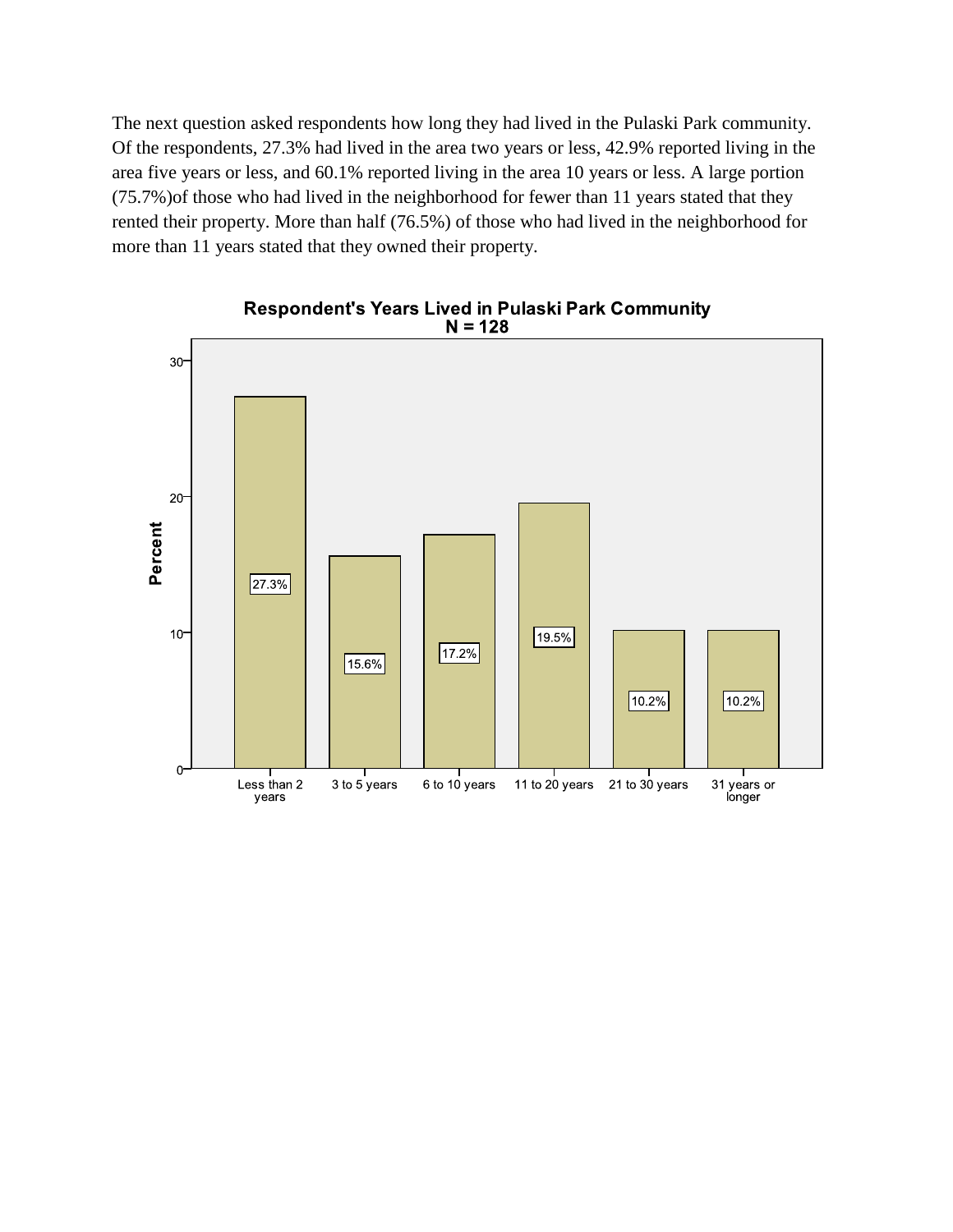The next question asked residents how likely they were to be living in the Pulaski Park community in two years time. Responses were taken on a three point scale consisting of the responses 'not likely', 'unsure', and 'likely'. Of the 133 residents who responded to this question, 57.9% stated that they were likely to be in the area in two years, 20.3% responded that they were unsure, and 21.8% reported that it was not likely that they would be in the area in two years.



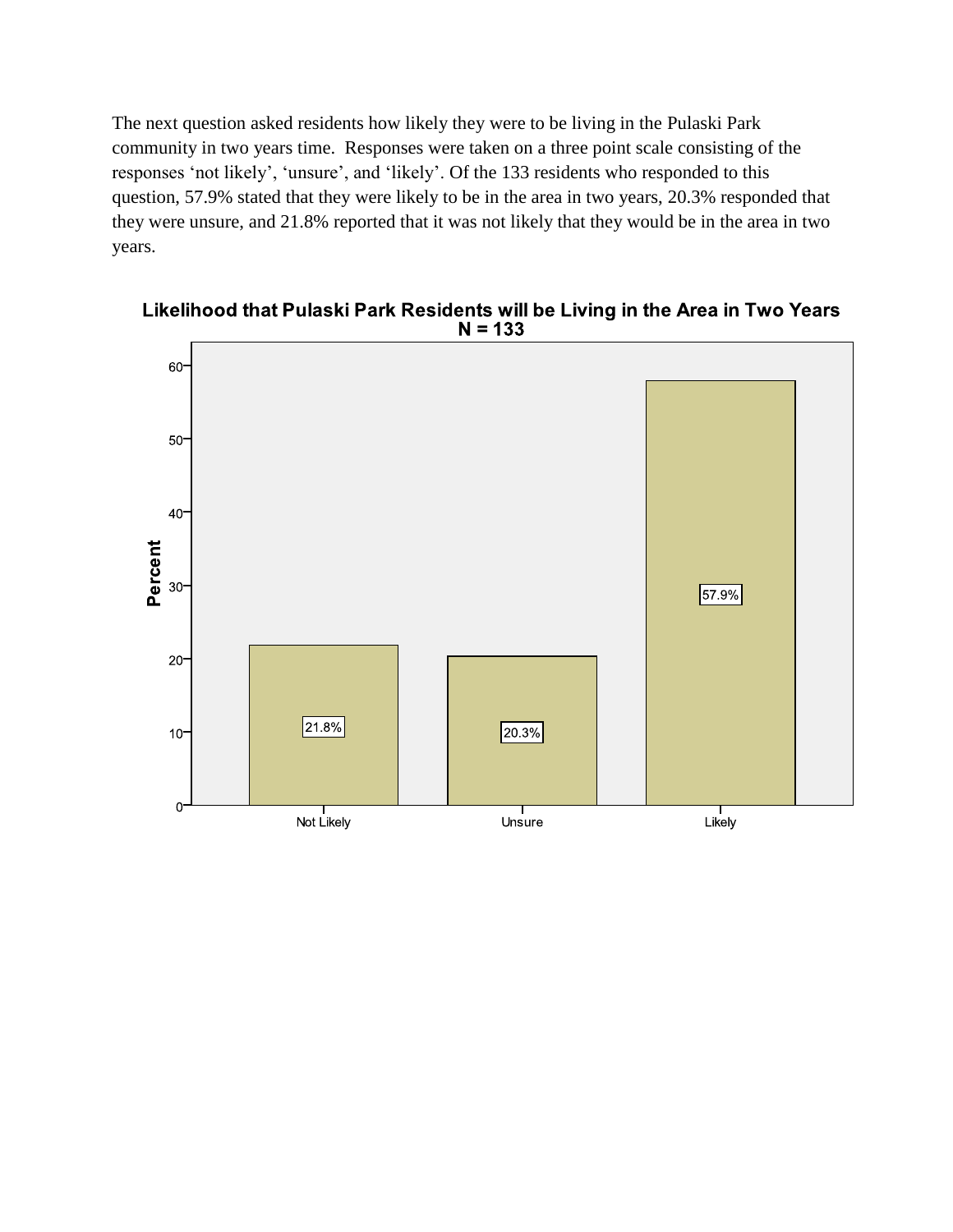The next question asked respondents if they felt the neighborhood had changed over the past year, and if it had changed for the better or for the worse. An equal number of the respondents felt that over the past year the neighborhood had changed for the better (35.5%) or had stayed the same (35.5%). Of those surveyed, 28.9% felt that the neighborhood had changed for the worse.

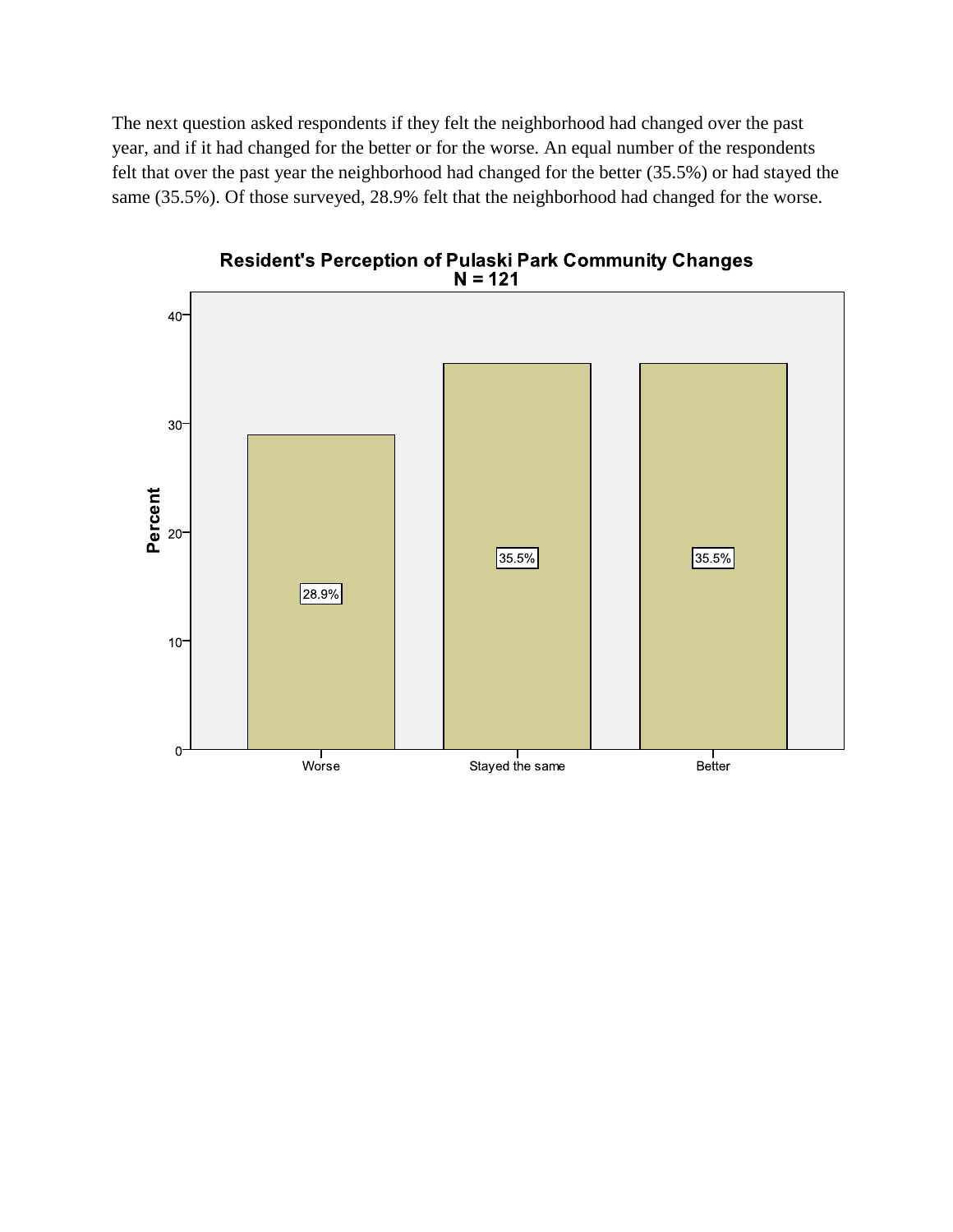The next question asked respondents how satisfied they were with the services offered to them by law enforcement officers. 126 respondents answered the question, with 54.8% of respondents reporting that they were satisfied with the quality of service given to them by law enforcement officers, and 30.2% reported that they were very satisfied. That being said, there were still a number of respondents who were dissatisfied (8.7%) or very dissatisfied (6.3%) with the services provided to them. Many of those who voiced dissatisfaction cited long response times and a feeling of a lack of police presence as the reason for their low rating.

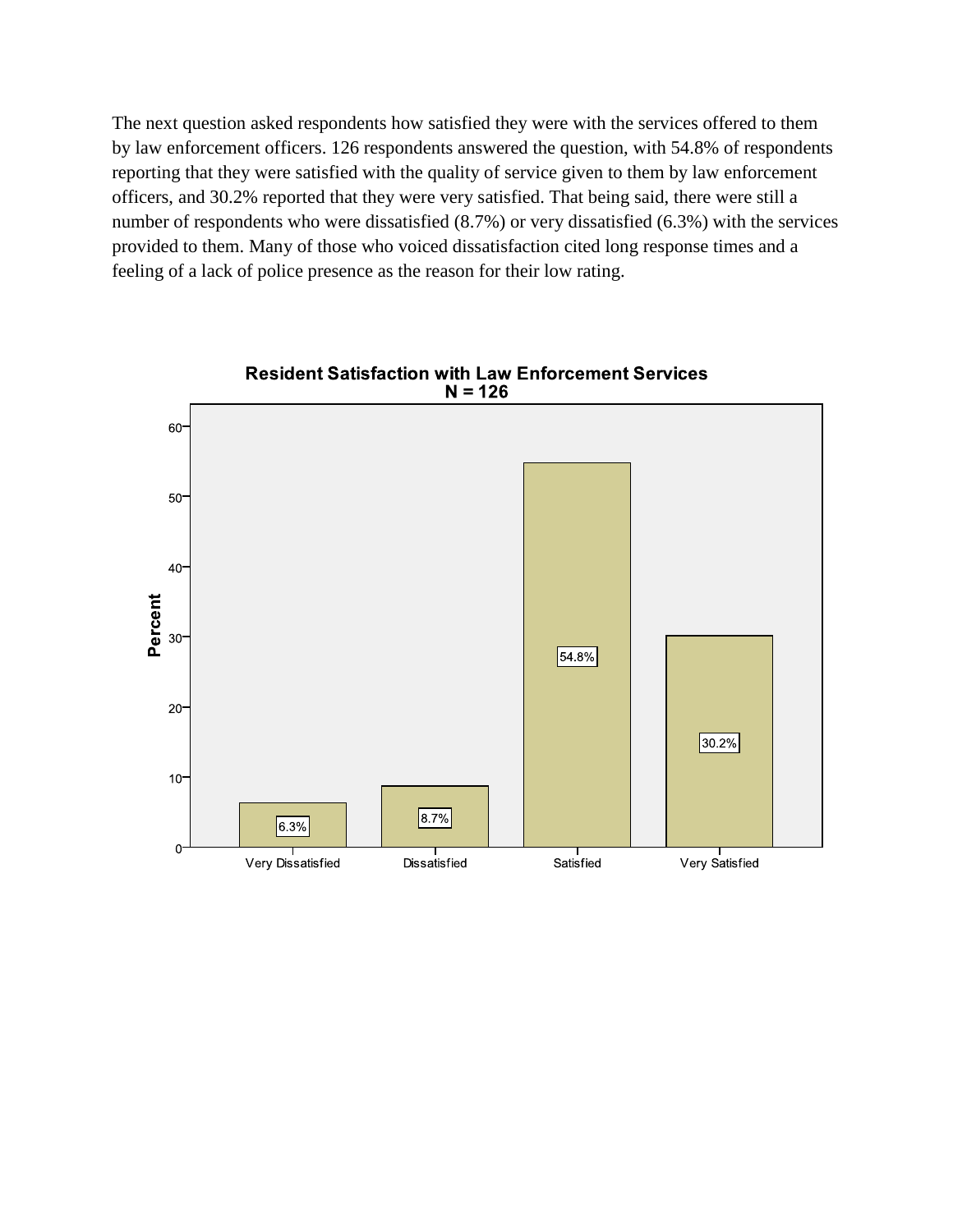The next question asked residents to list the one thing they liked most in the Pulaski community. This question was open-ended, meaning that the residents were not limited as to what they could respond. For the few residents who listed multiple responses, the first response was chosen. Most respondents, 21.3% reported that they liked the people and the community in the Pulaski Park area. 19.4% reported that they liked that the neighborhood was peaceful and quiet most of the time. 2.2% reported that they felt the neighborhood was safe. The remaining responses are depicted in the graphic below.

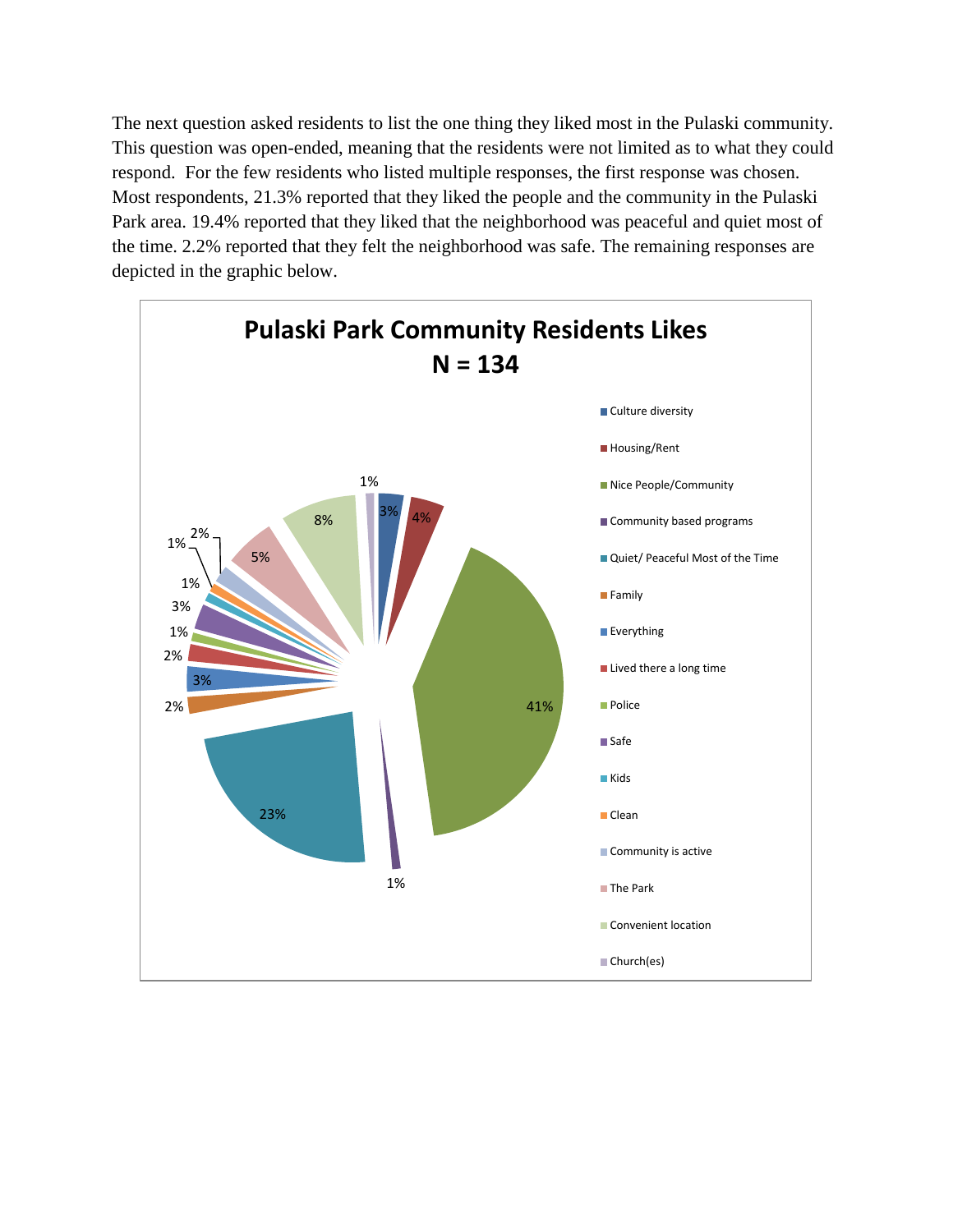The next question asked residents to list up to three concerns that they had in the Pulaski Park community. In this survey, the respondents were also asked to list these concerns in ranked order. The highest concerns listed by the Pulaski Park community will be discussed first.

For the residents' highest listed concerns, 20.0% reported drugs, 12.4% reported that they were concerned with the car traffic in the area, and 11.4% reported that they were concerned with an increasing number of crimes in the area. 29 of respondents reported that they had no concerns whatsoever.

| <b>Highest Concerns for Pulaski Park Community Residents</b> |                |               |
|--------------------------------------------------------------|----------------|---------------|
|                                                              | Frequency      | Valid Percent |
| <b>Drugs</b>                                                 | 21             | 20.0          |
| Car Traffic                                                  | 13             | 12.4          |
| General Crime rates/Increasing crime rates                   | 12             | 11.4          |
| Violence                                                     | 11             | 10.5          |
| Unsupervised Young People/Loitering                          | 7              | 6.7           |
| Gun violence                                                 | 7              | 6.7           |
| Speeding                                                     | 6              | 5.7           |
| Noise                                                        | 6              | 5.7           |
| Disrespectful Youth                                          | 5              | 4.8           |
| People in area                                               | 3              | 2.9           |
| Neighborhood Cleanliness                                     | 3              | 2.9           |
| <b>Burglary</b>                                              | $\overline{2}$ | 1.9           |
| Safety                                                       | $\overline{2}$ | 1.9           |
| Housing Issues/Vacant Lots                                   | $\overline{2}$ | 1.9           |
| <b>Aggressive Policing/Harassment</b>                        | $\mathbf{1}$   | 1.0           |
| Slumlords/Absentee Landlords                                 | 1              | 1.0           |
| Lack of Youth Activities                                     | $\mathbf{1}$   | 1.0           |
| No Jobs                                                      | $\mathbf{1}$   | 1.0           |
| <b>Corner Store</b>                                          | 1              | 1.0           |
| Total                                                        | 105            | 100.0         |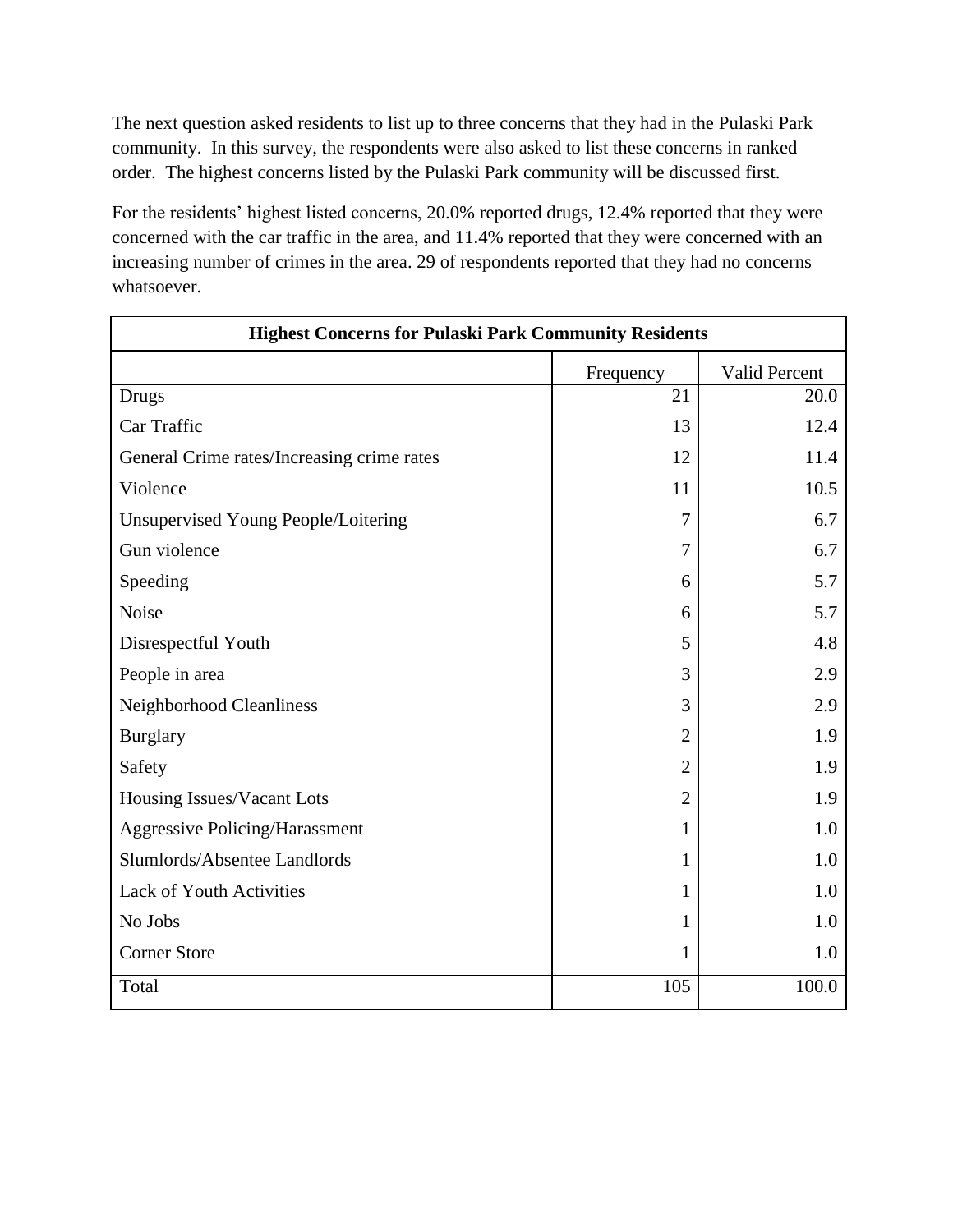Of the residents who reported a second highest concern, 15.7% reported drugs, 12.9% reported that they were concerned with neighborhood cleanliness, and 10.0% reported that they were concerned with gun violence in the area. Because of the ranking system in the survey, those respondents who left only one concern, captured in the previous graph, were reported as having no second highest or third highest concern. These individuals were also coded as 'none', and were excluded from the table below.

|                                            | <b>Second Highest Concerns for Pulaski Park Community Residents</b> |               |  |  |  |  |  |  |  |  |
|--------------------------------------------|---------------------------------------------------------------------|---------------|--|--|--|--|--|--|--|--|
|                                            | Frequency                                                           | Valid Percent |  |  |  |  |  |  |  |  |
| Drugs                                      | 11                                                                  | 15.7          |  |  |  |  |  |  |  |  |
| Neighborhood Cleanliness                   | 9                                                                   | 12.9          |  |  |  |  |  |  |  |  |
| Gun violence                               | 7                                                                   | 10.0          |  |  |  |  |  |  |  |  |
| Car Traffic                                | 6                                                                   | 8.6           |  |  |  |  |  |  |  |  |
| Speeding                                   | 6                                                                   | 8.6           |  |  |  |  |  |  |  |  |
| Noise                                      | 5                                                                   | 7.1           |  |  |  |  |  |  |  |  |
| Violence                                   | 4                                                                   | 5.7           |  |  |  |  |  |  |  |  |
| Unsupervised Young People/Loitering        | 3                                                                   | 4.3           |  |  |  |  |  |  |  |  |
| <b>Burglary</b>                            | $\overline{2}$                                                      | 2.9           |  |  |  |  |  |  |  |  |
| People in area                             | 2                                                                   | 2.9           |  |  |  |  |  |  |  |  |
| Safety                                     | $\overline{2}$                                                      | 2.9           |  |  |  |  |  |  |  |  |
| Housing Issues/Vacant Lots                 | $\overline{2}$                                                      | 2.9           |  |  |  |  |  |  |  |  |
| Disrespectful Youth                        | $\overline{2}$                                                      | 2.9           |  |  |  |  |  |  |  |  |
| General Crime rates/Increasing crime rates | $\overline{2}$                                                      | 2.9           |  |  |  |  |  |  |  |  |
| Robbery                                    | 1                                                                   | 1.4           |  |  |  |  |  |  |  |  |
| <b>Aggressive Policing/Harassment</b>      | 1                                                                   | 1.4           |  |  |  |  |  |  |  |  |
| Prostitution                               | 1                                                                   | 1.4           |  |  |  |  |  |  |  |  |
| Slumlords/Absentee Landlords               | 1                                                                   | 1.4           |  |  |  |  |  |  |  |  |
| <b>Lack of Social Cohesion</b>             | 1                                                                   | 1.4           |  |  |  |  |  |  |  |  |
| Lack of Youth Activities                   | 1                                                                   | 1.4           |  |  |  |  |  |  |  |  |
| <b>Corner Store</b>                        | 1                                                                   | 1.4           |  |  |  |  |  |  |  |  |
| Total                                      | 70                                                                  | 100.0         |  |  |  |  |  |  |  |  |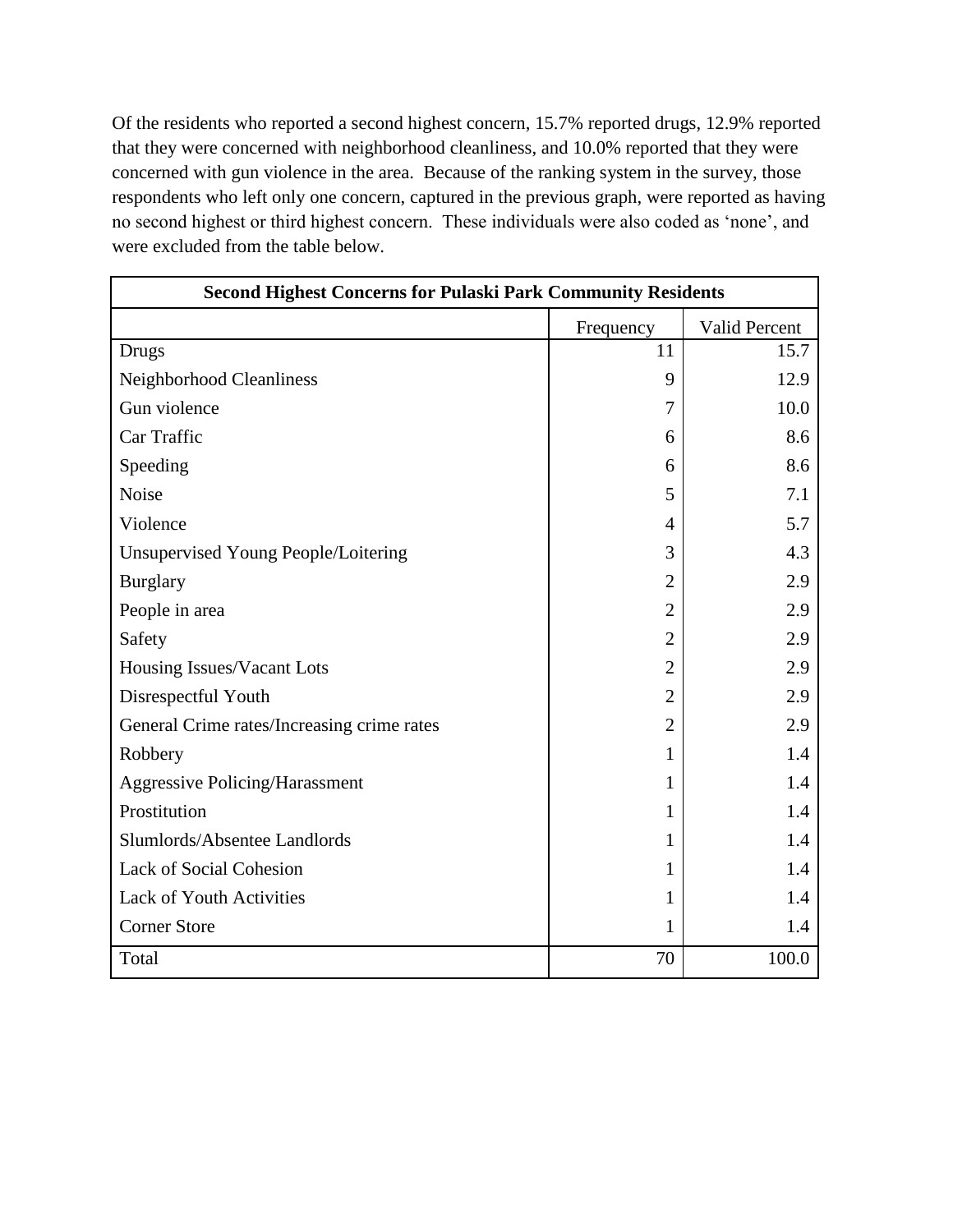| <b>Third Highest Concerns for Pulaski Park Community Residents</b> |                |                      |
|--------------------------------------------------------------------|----------------|----------------------|
|                                                                    | Frequency      | <b>Valid Percent</b> |
| People in area                                                     | 6              | 14.0                 |
| Unsupervised Young People/Loitering                                | 6              | 14.0                 |
| Neighborhood Cleanliness                                           | 6              | 14.0                 |
| Drugs                                                              | 5              | 11.6                 |
| Car Traffic                                                        | 4              | 9.3                  |
| Speeding                                                           | 3              | 7.0                  |
| Safety                                                             | $\overline{2}$ | 4.7                  |
| General Crime rates/Increasing crime rates                         | $\overline{2}$ | 4.7                  |
| Gun violence                                                       | $\overline{2}$ | 4.7                  |
| Gangs                                                              |                | 2.3                  |
| <b>Slow Police Response</b>                                        |                | 2.3                  |
| Violence                                                           |                | 2.3                  |
| Housing Issues/Vacant Lots                                         |                | 2.3                  |
| <b>Lack of Social Cohesion</b>                                     |                | 2.3                  |
| <b>Lack of Youth Activities</b>                                    |                | 2.3                  |
| <b>Corner Store</b>                                                |                | 2.3                  |
| Total                                                              | 43             | 100.0                |

Only 32.1% of respondents reported a third concern. These are listed in the table below; 91 did not report a third concern, and were thus excluded from the table below.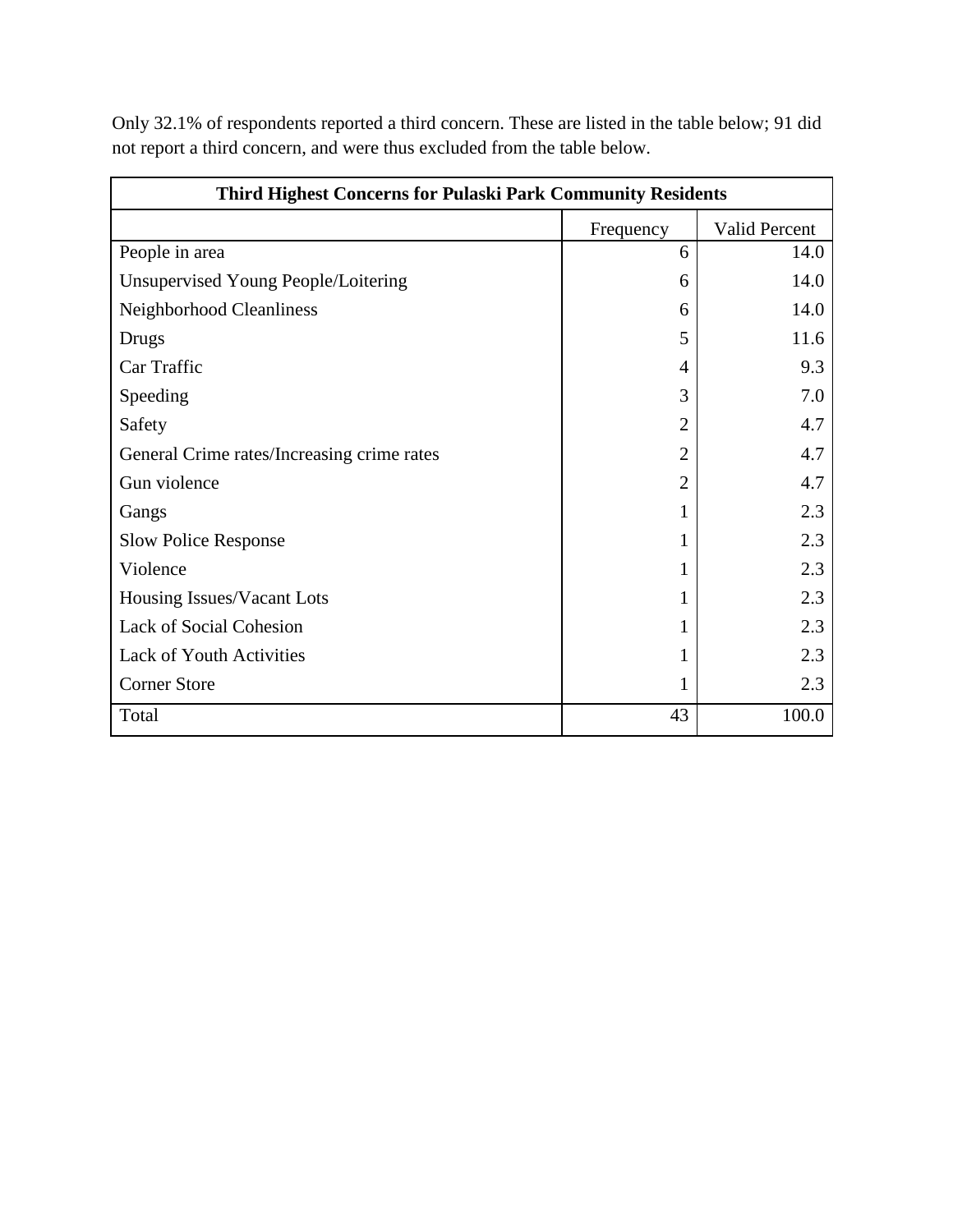The next question asked respondents if there were any specific requests to be executed in the Pulaski Park community. A total of 77 requests were made, with the most frequently made requests being increased community and resident involvement (22.1%), increased community policing (20.8%) and dealing with traffic and roadways in the area (19.5%). Another concern of respondents was the perceived need for increased patrols and appearances by the police (15.5%). The remainders of the residents' responses are listed on the table below.

| <b>Requests from Pulaski Park Community</b> |                |                      |
|---------------------------------------------|----------------|----------------------|
|                                             | Frequency      | <b>Valid Percent</b> |
| Community/Resident involvement              | 17             | 22.1                 |
| Community policing                          | 16             | 20.8                 |
| Traffic/Roadways                            | 15             | 19.5                 |
| <b>Police Patrols</b>                       | 9              | 11.7                 |
| Clean up area                               | 6              | 7.8                  |
| Drugs                                       | 3              | 3.9                  |
| Youth safety                                | $\overline{2}$ | 2.6                  |
| Noise                                       | $\overline{2}$ | 2.6                  |
| Playground in the park                      | $\overline{2}$ | 2.6                  |
| Cameras                                     |                | 1.3                  |
| Garbage on streets                          |                | 1.3                  |
| Personal safety                             |                | 1.3                  |
| Prostitution                                |                | 1.3                  |
| Deal with Corner Store                      |                | 1.3                  |
| Total                                       | 77             | 100.0                |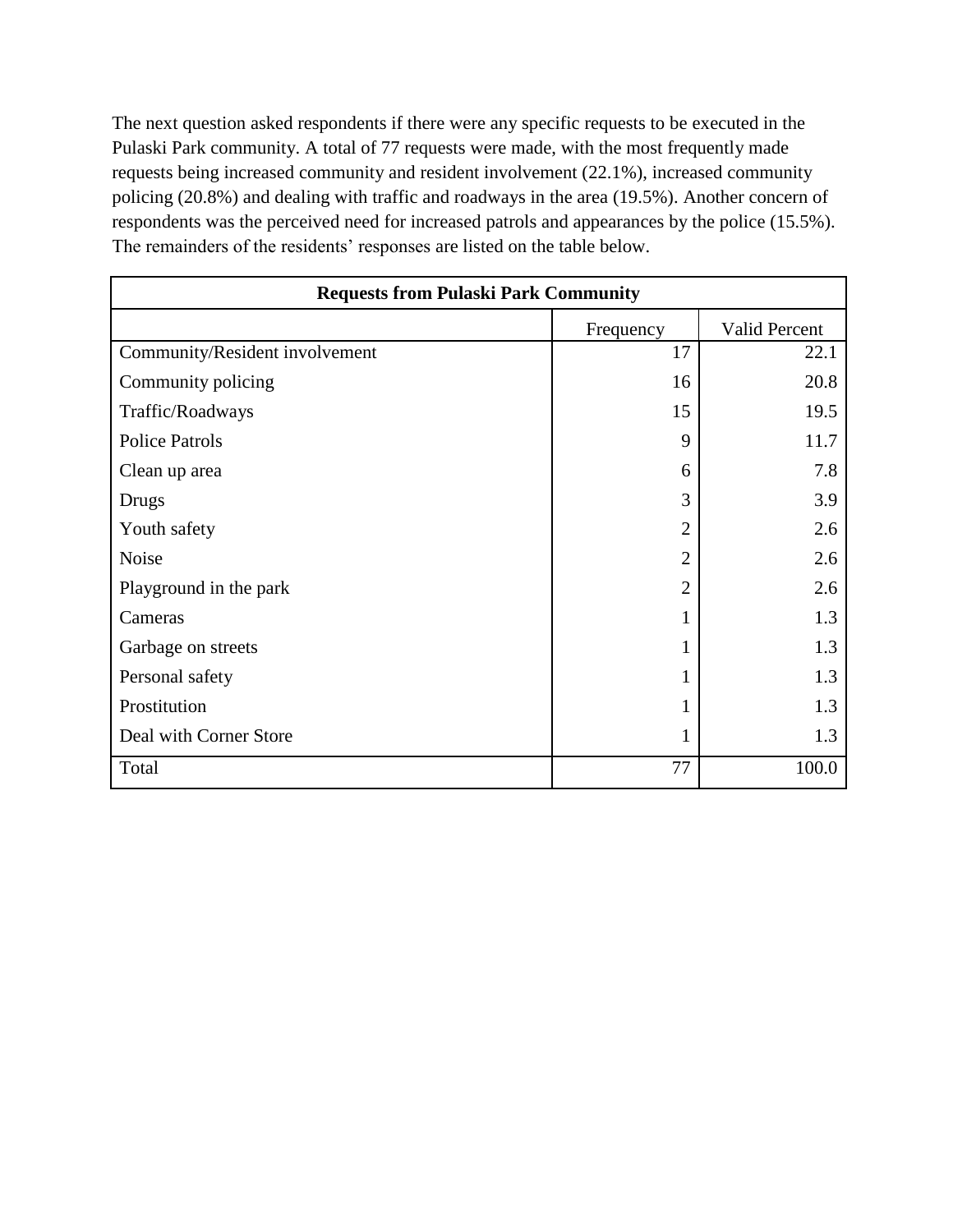The next question asked respondents if they had anything specific to tell the police. Because this question was open-ended, it is difficult to accurately quantify the majority of these statements. However, these anecdotes can provide interesting insight into how the members of the Pulaski Park community think and feel about police, crime, community, and quality of life issues in their neighborhood.

With regard to specific statements for police, 61 of the 134 residents left a response. Of those, 5 reported specific crimes or criminal behaviors. Those reports were kept confidential and have been provided to Rochester Police Chief James Sheppard. A number of respondents felt that the police did a good job responding to and handling requests for service from the community, but also felt that the police should have a more visible presence in the neighborhood and that police response times could be improved.

## Bivariate Analysis

Bivariate Analysis is the analysis of the relationship between two variables. By using a Crosstab, it is possible to examine subsets of the population surveyed and the relationship between variables such as how long respondents have lived in the neighborhood, how happy respondents are within the neighborhood, if respondents own or rent, and if respondents believe they will be living in the area within two years. Using the crosstabs, tables displaying these relationships were created and can be found in the Appendices. Pearson's Rs were also run alongside the crosstabs to determine the nature and significance of any observed relationships. It should be noted that a Chi-square test was run on each crosstab, and it was determined that the responses to all questions examined in the crosstabs were not random.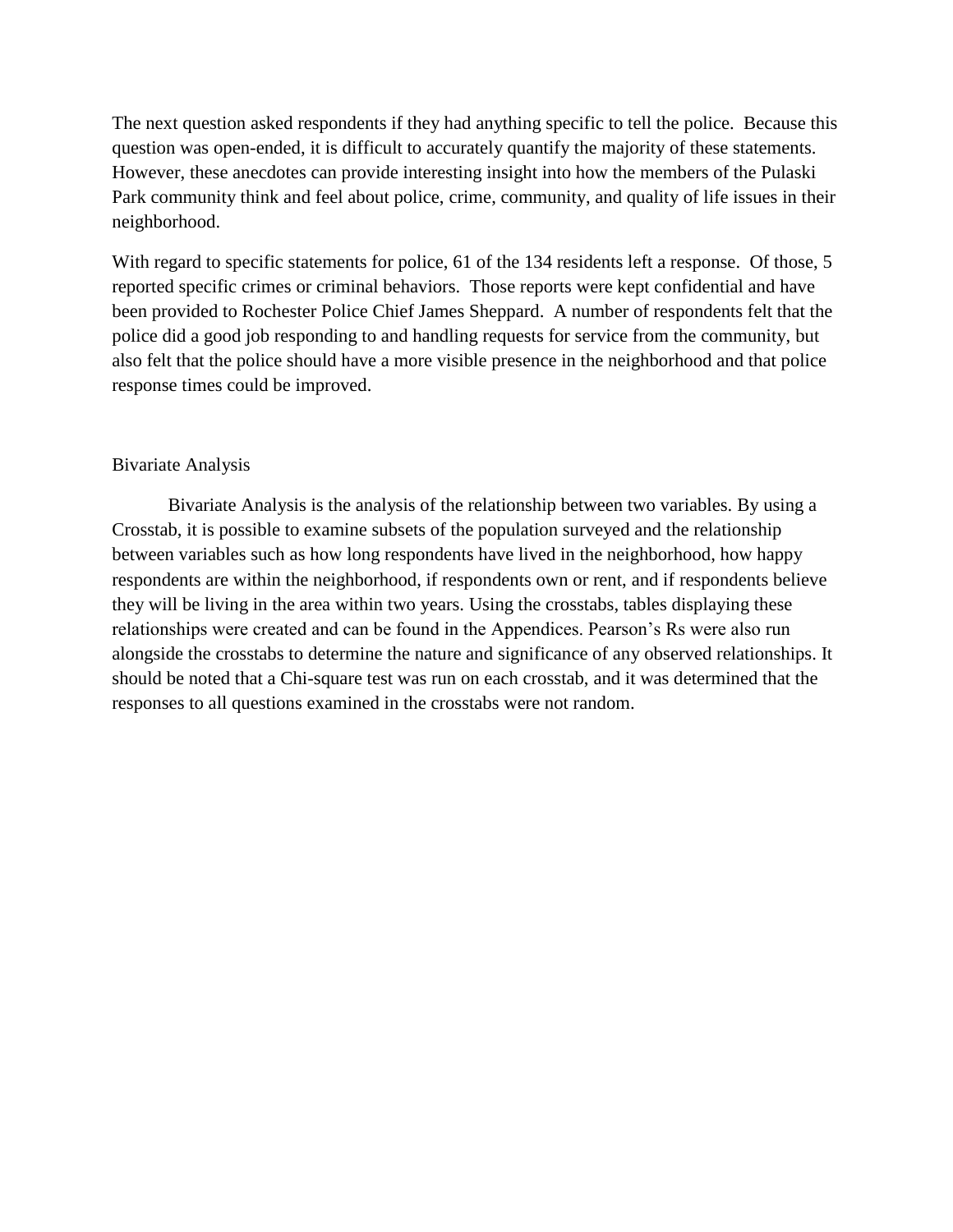|                             |                 |       |                      |              | How many years have you lived in this neighborhood? |                   |                   |                       |        |
|-----------------------------|-----------------|-------|----------------------|--------------|-----------------------------------------------------|-------------------|-------------------|-----------------------|--------|
|                             |                 |       | Less than 2<br>years | 3 to 5 years | 6 to 10<br>years                                    | 11 to 20<br>years | 21 to 30<br>years | 31 years or<br>longer | Total  |
| How happy<br>are you living | Verv<br>Unhappy | $\%$  | 15.2%                | 5.0%         | .0%                                                 | 8.3%              | 8.3%              | .0%                   | 7.3%   |
| in this<br>neighborhood?    | Unhappy         | %     | 9.1%                 | 5.0%         | 18.2%                                               | 16.7%             | 41.7%             | 15.4%                 | 15.3%  |
|                             | Happy           | $\%$  | 60.6%                | 75.0%        | 50.0%                                               | 54.2%             | 33.3%             | 61.5%                 | 57.3%  |
|                             | Very Happy      | $\%$  | 15.2%                | 15.0%        | 31.8%                                               | 20.8%             | 16.7%             | 23.1%                 | 20.2%  |
| Total                       |                 | Count | 33                   | 20           | 22                                                  | 24                | 12                | 13                    | 124    |
|                             |                 | %     | 100.0%               | 100.0%       | 100.0%                                              | 100.0%            | 100.0%            | 100.0%                | 100.0% |

**Relationship between how long residents have lived in the neighborhood and how happy they are**

First, the level of happiness of residents was cross tabbed with how long residents had lived in the neighborhood. Those who had lived in the neighbor hood longer were more likely to report being happier. A Pearson's R (Appendix A) was run to see the strength and significance of this relationship, which was found to be a weak positive relationship which was statistically insignificant (Appendix A).

**Relationship between how long residents have lived in the neighborhood and if they own their property or rent**

|                                  |      |       |                      |              | How many years have you lived in this neighborhood? |                   |                   |                       |        |
|----------------------------------|------|-------|----------------------|--------------|-----------------------------------------------------|-------------------|-------------------|-----------------------|--------|
|                                  |      |       | Less than 2<br>vears | 3 to 5 years | 6 to 10<br>years                                    | 11 to 20<br>years | 21 to 30<br>vears | 31 years or<br>longer | Total  |
| Do you own<br>the<br>property or | Rent | %     | 88.2%                | 73.7%        | 57.1%                                               | 28.0%             | 15.4%             | 23.1%                 | 54.4%  |
| rent?                            | Own  | %     | 11.8%                | 26.3%        | 42.9%                                               | 72.0%             | 84.6%             | 76.9%                 | 45.6%  |
| Total                            |      | Count | 34                   | 19           | 21                                                  | 25                | 13                | 13                    | 125    |
|                                  |      | %     | 100.0%               | 100.0%       | 100.0%                                              | 100.0%            | 100.0%            | 100.0%                | 100.0% |

Next, the living situation of residents was cross tabbed with how long residents had lived in the neighborhood. It was found that there was a strong positive relationship between those who had lived in the neighborhood longer and those who owned property, meaning the longer that residents lived in the neighborhood the more likely they were to own property. This relationship was found to be statistically significant at the 0.01 level (Appendix B).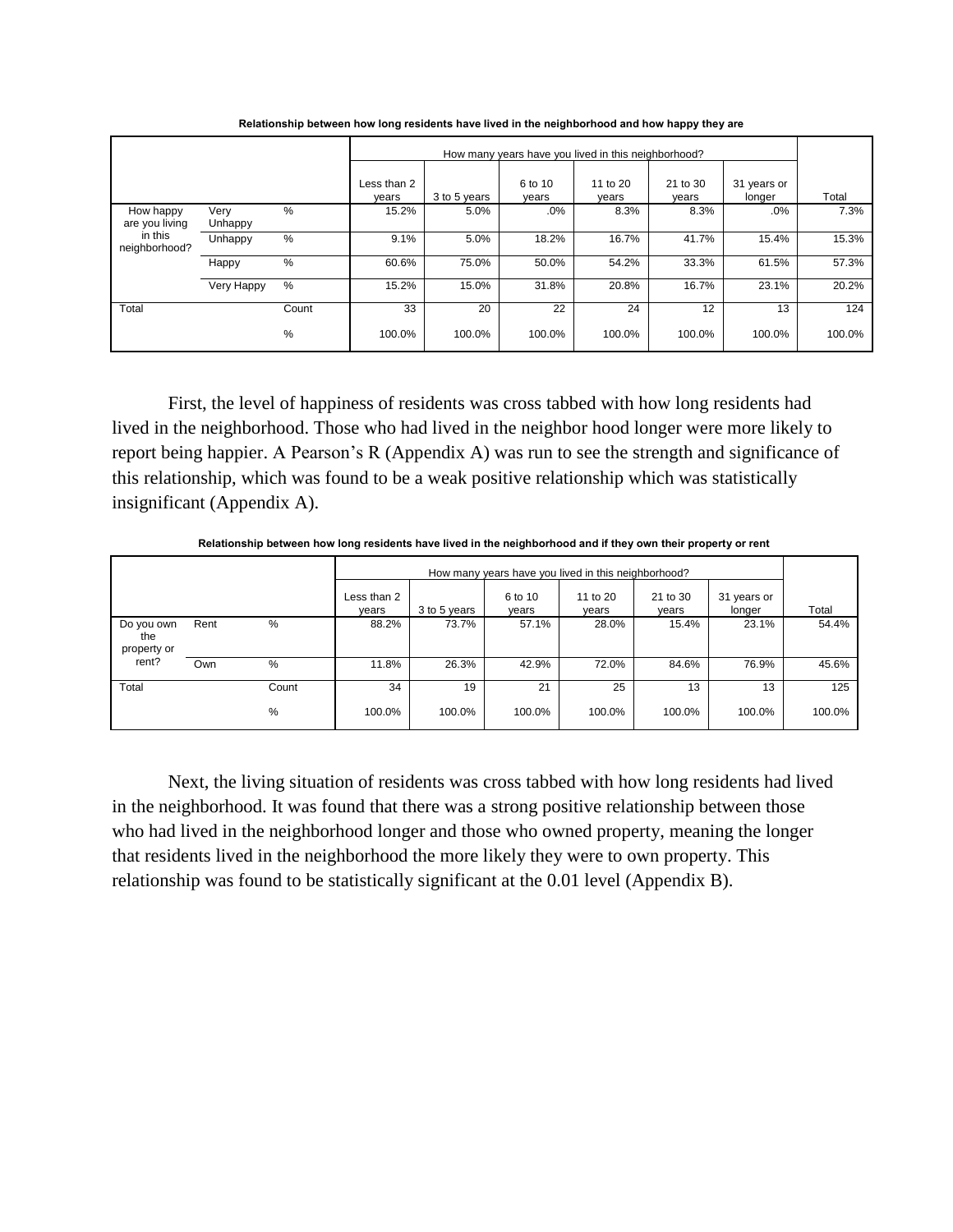|                                               |            |               |                      |              | How many years have you lived in this neighborhood? |                   |                   |                       |         |
|-----------------------------------------------|------------|---------------|----------------------|--------------|-----------------------------------------------------|-------------------|-------------------|-----------------------|---------|
|                                               |            |               | Less than 2<br>vears | 3 to 5 years | 6 to 10<br>years                                    | 11 to 20<br>years | 21 to 30<br>years | 31 years or<br>longer | Total   |
| How likely<br>are you to be<br>living in this | Not Likely | $\%$          | 31.40%               | 15.00%       | 22.70%                                              | 12.00%            | 38.50%            | 8.30%                 | 22.00%  |
| neighborhood<br>in two years?                 | Unsure     | $\frac{0}{0}$ | 22.90%               | 15.00%       | 22.70%                                              | 20.00%            | 15.40%            | 16.70%                | 19.70%  |
|                                               | Likely     | %             | 45.70%               | 70.00%       | 54.50%                                              | 68.00%            | 46.20%            | 75.00%                | 58.30%  |
| Total                                         |            | Count         | 35                   | 20           | 22                                                  | 25                | 13                | 12                    | 127     |
|                                               |            | %             | 100.00%              | 100.00%      | 100.00%                                             | 100.00%           | 100.00%           | 100.00%               | 100.00% |

**Relationship between how long residents have lived in the neighborhood and how likely they are to be living there in two years**

The likelihood that residents would be living in the neighborhood in two years time was cross tabbed with how long residents had lived in the neighborhood. It was found that there was a weak positive relationship, meaning that those who had lived in the neighborhood longer were slightly more likely to report that they would be there in two years. This relationship was found to be statistically insignificant (Appendix C).

**Relationship between how long residents have lived in the neighborhood and their feelings on how the neighborhood has changed**

|                               |                    |       |                      |              |                  | How many years have you lived in this neighborhood? |                   |                       |        |
|-------------------------------|--------------------|-------|----------------------|--------------|------------------|-----------------------------------------------------|-------------------|-----------------------|--------|
|                               |                    |       | Less than 2<br>years | 3 to 5 years | 6 to 10<br>years | 11 to 20<br>years                                   | 21 to 30<br>years | 31 years or<br>longer | Total  |
| Neighborhood<br>change in the | Worse              | %     | 17.2%                | 26.3%        | 19.0%            | 24.0%                                               | 75.0%             | 30.0%                 | 27.6%  |
| past year                     | Stayed the<br>same | %     | 48.3%                | 31.6%        | 38.1%            | 28.0%                                               | 8.3%              | 50.0%                 | 35.3%  |
|                               | <b>Better</b>      | %     | 34.5%                | 42.1%        | 42.9%            | 48.0%                                               | 16.7%             | 20.0%                 | 37.1%  |
| Total                         |                    | Count | 29                   | 19           | 21               | 25                                                  | 12                | 10                    | 116    |
|                               |                    | %     | 100.0%               | 100.0%       | 100.0%           | 100.0%                                              | 100.0%            | 100.0%                | 100.0% |

The perception of neighborhood change over the past year was cross tabbed with how long residents had lived in the neighborhood. It was found that there was a weak negative relationship, meaning that those who had lived in the neighborhood longer were more likely to be critical of the neighborhood and any changes that had occurred. This relationship was found to be statistically insignificant (Appendix D).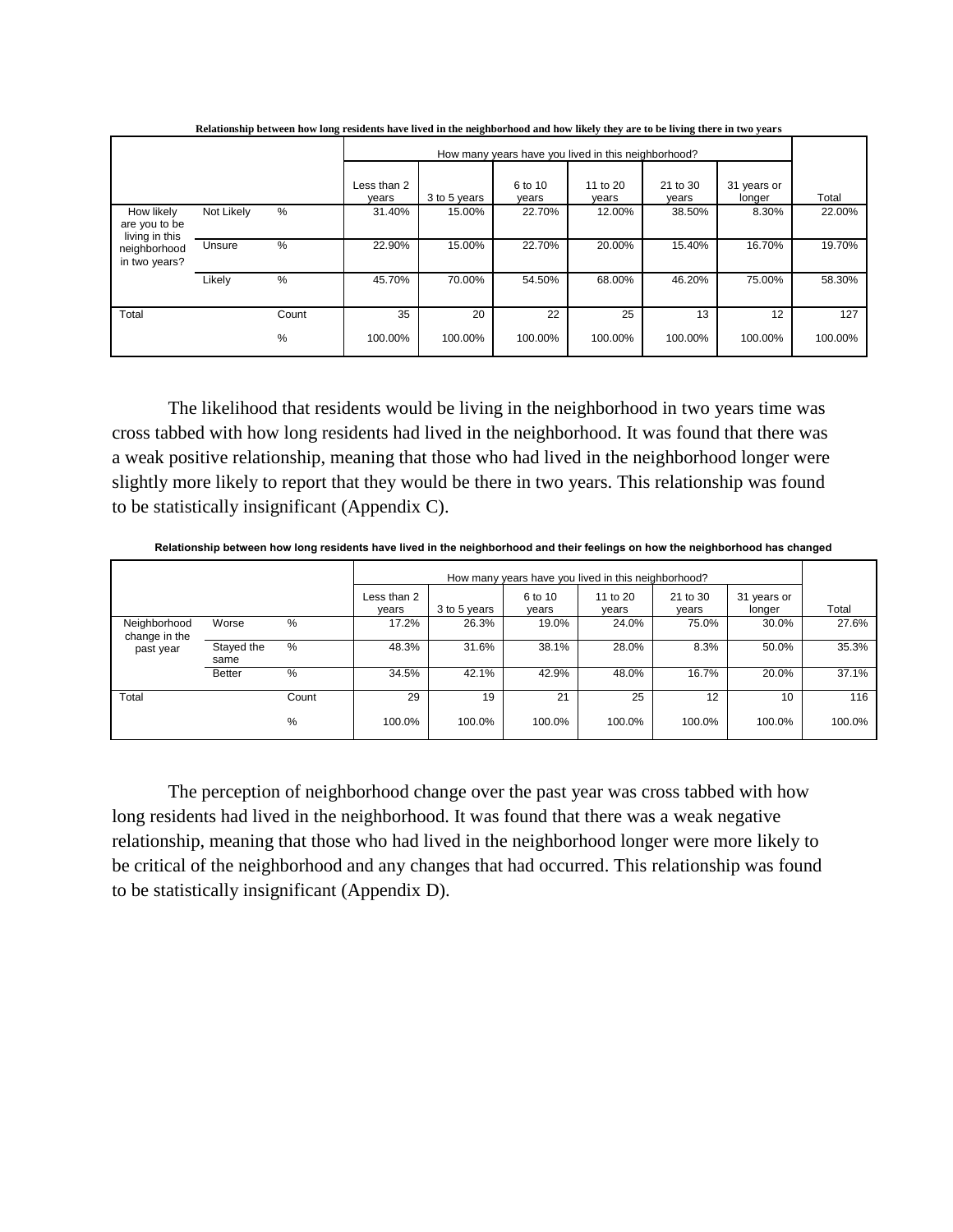|                                            |            |               |                 |         | How happy are you living in this neighborhood? |            |        |
|--------------------------------------------|------------|---------------|-----------------|---------|------------------------------------------------|------------|--------|
|                                            |            |               | Very<br>Unhappy | Unhappy | Happy                                          | Very Happy | Total  |
| How likely are you to<br>be living in this | Not Likely | %             | 44.4%           | 52.6%   | 13.3%                                          | 8.0%       | 20.3%  |
| neighborhood in two<br>years?              | Unsure     | $\%$          | 22.2%           | 26.3%   | 18.7%                                          | 16.0%      | 19.5%  |
|                                            | Likely     | $\frac{0}{0}$ | 33.3%           | 21.1%   | 68.0%                                          | 76.0%      | 60.2%  |
| Total                                      |            | Count         | 9               | 19      | 75                                             | 25         | 128    |
|                                            |            | %             | 100.0%          | 100.0%  | 100.0%                                         | 100.0%     | 100.0% |

**Relationship between how happy residents are living in the neighborhood and how likely they are to be living there in two years**

The likelihood that residents would be living in the neighborhood in two years time was cross tabbed with how happy residents reported being in the neighborhood. It was found that there was a moderate positive relationship between the two, meaning that those who reported that they were happy in the neighborhood were more likely to report that they would be there in two years. This relationship was found to be significant at the 0.01 level (Appendix E).

|                                              |                 |       |              |         | How happy are you living in this neighborhood? |            |        |
|----------------------------------------------|-----------------|-------|--------------|---------|------------------------------------------------|------------|--------|
|                                              |                 |       | Very Unhappy | Unhappy | Happy                                          | Very Happy | Total  |
| Neighborhood<br>change over the<br>past year | Worse           | $\%$  | 16.7%        | 38.5%   | 3.4%                                           | 6.3%       | 9.7%   |
|                                              | Stayed the same | $\%$  | 33.3%        | 38.5%   | 36.2%                                          | 50.0%      | 38.7%  |
|                                              | <b>Better</b>   | $\%$  | 50.0%        | 23.1%   | 60.3%                                          | 43.8%      | 51.6%  |
| Total                                        |                 | Count | 6            | 13      | 58                                             | 16         | 93     |
|                                              |                 | %     | 100.0%       | 100.0%  | 100.0%                                         | 100.0%     | 100.0% |

**Relationship between how happy residents are and their feelings on how the neighborhood has changed**

The perception of neighborhood change over the past year was cross tabbed with how happy residents reported being in the neighborhood. It was found that there was a moderate positive relationship between the two, meaning that residents who had rated their happiness higher were more likely to report that the neighborhood had changed for the better. This relationship was found to be significant at the 0.01 level (Appendix F).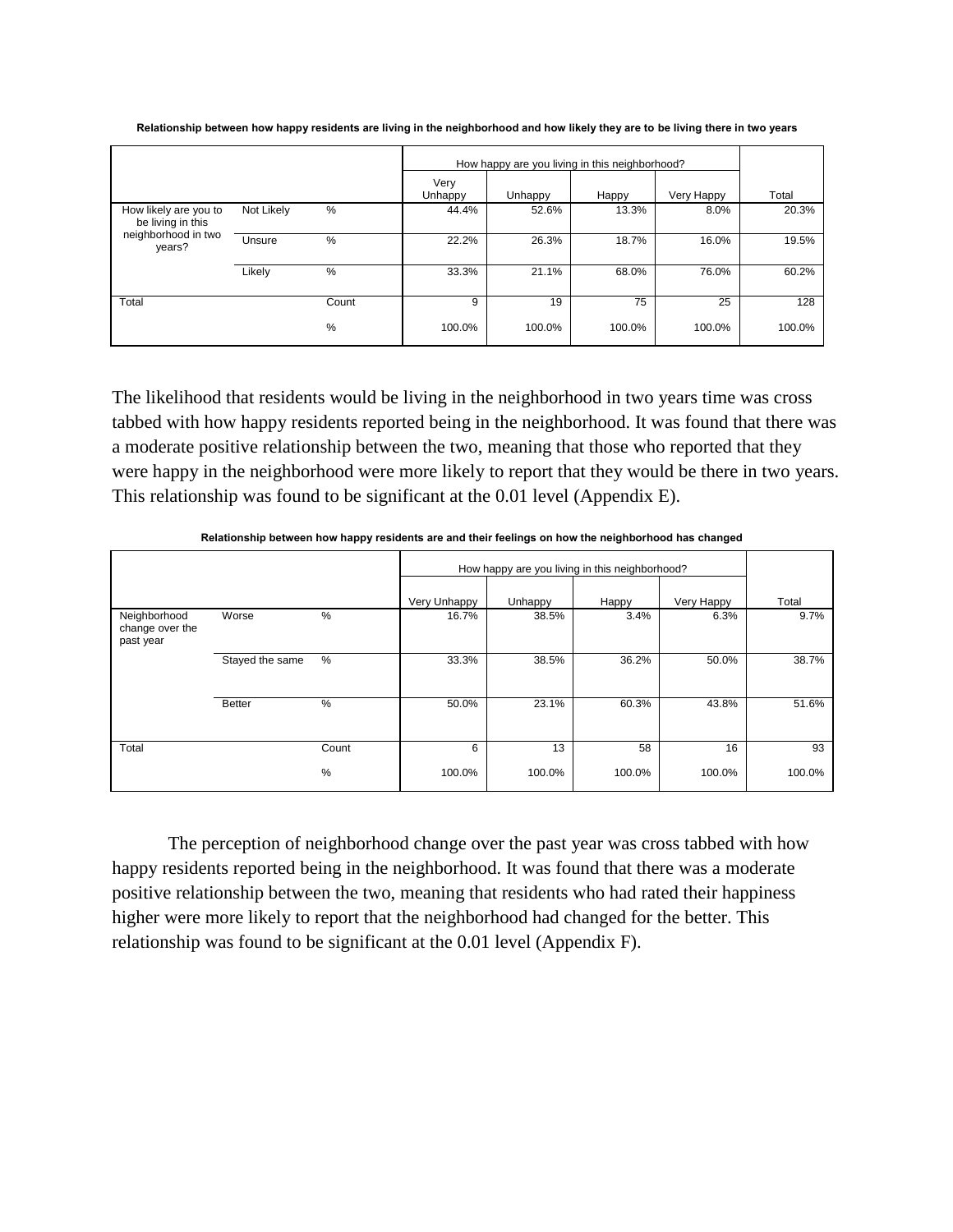|                                     |      |       |            | How likely are you to be living in this neighborhood in two<br>years? |        |        |
|-------------------------------------|------|-------|------------|-----------------------------------------------------------------------|--------|--------|
|                                     |      |       | Not Likely | Unsure                                                                | Likely | Total  |
| Do you own the<br>property or rent? | Rent | %     | 71.4%      | 57.7%                                                                 | 48.7%  | 55.4%  |
|                                     | Own  | %     | 28.6%      | 42.3%                                                                 | 51.3%  | 44.6%  |
| Total                               |      | Count | 28         | 26                                                                    | 76     | 130    |
|                                     |      | %     | 100.0%     | 100.0%                                                                | 100.0% | 100.0% |

**Relationship between if residents own property and how likely they are to be living there in two years**

Finally, whether the respondents owned the property or rented was cross tabbed with how likely they were to be living in the neighborhood in two years. The Pearson's R revealed that there was a weak positive relationship between the two, meaning that those who owned their property were more likely to report that they would be living in the area in the next two years, and this relationship was found to be statistically significant at the 0.05 level (Appendix G).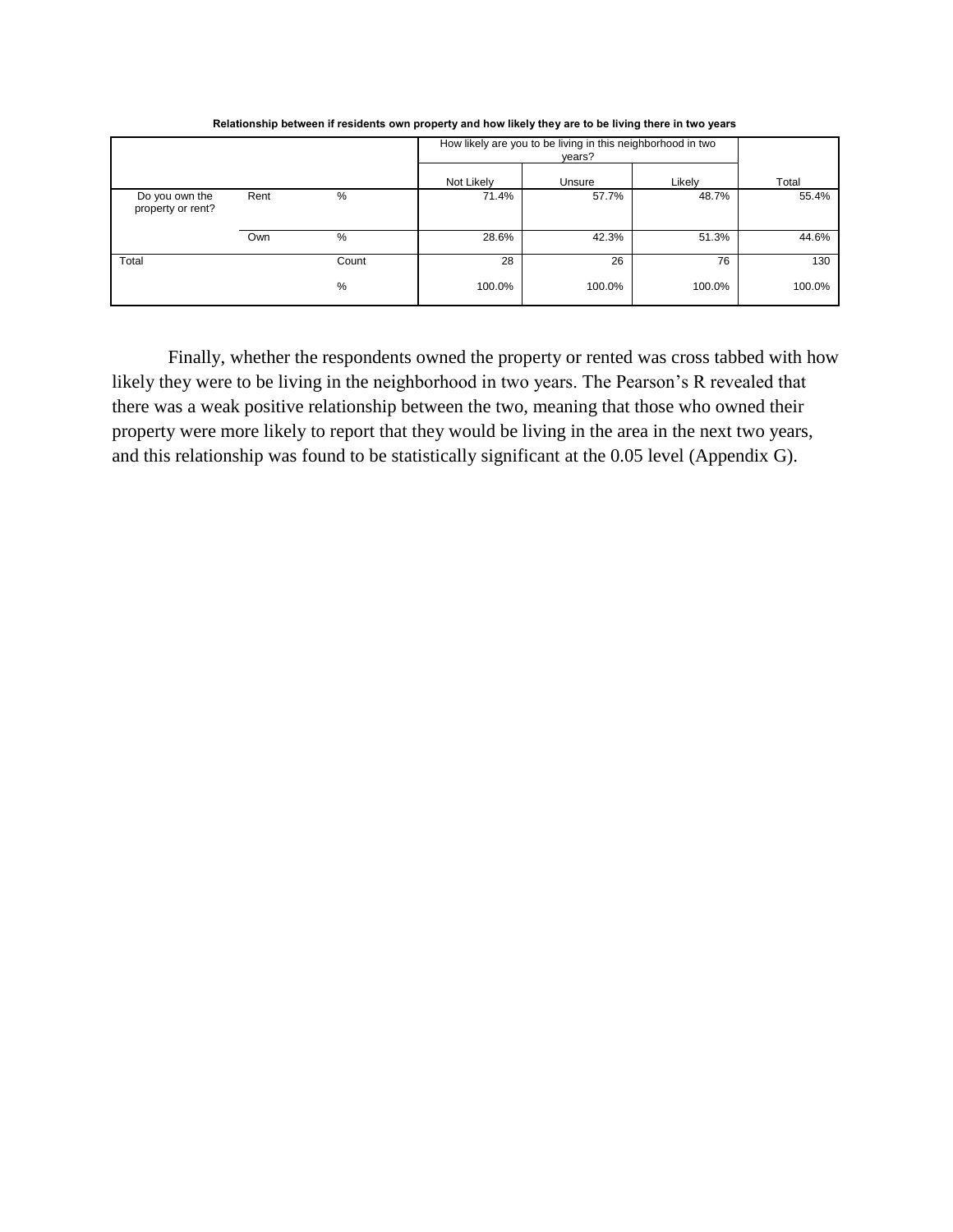|                                                   |              |                                                                             |                      |              |               | How many years have you lived in this neighborhood? |                |  |
|---------------------------------------------------|--------------|-----------------------------------------------------------------------------|----------------------|--------------|---------------|-----------------------------------------------------|----------------|--|
|                                                   |              |                                                                             | Less than 2<br>years | 3 to 5 years | 6 to 10 years | 11 to 20 years                                      | 21 to 30 years |  |
| How happy are you living in<br>this neighborhood? | Very Unhappy | Count<br>% within How many years<br>have you lived in this<br>neighborhood? | 5<br>15.2%           | 5.0%         | ∩<br>.0%      | 8.3%                                                | 8.3%           |  |
|                                                   | Unhappy      | Count<br>% within How many years<br>have you lived in this<br>neighborhood? | 3<br>9.1%            | 5.0%         | 18.2%         | 16.7%                                               | 5<br>41.7%     |  |
|                                                   | Happy        | Count<br>% within How many years<br>have you lived in this<br>neighborhood? | 20<br>60.6%          | 15<br>75.0%  | 11<br>50.0%   | 13<br>54.2%                                         | 33.3%          |  |
|                                                   | Very Happy   | Count<br>% within How many years<br>have you lived in this<br>neighborhood? | 5<br>15.2%           | 3<br>15.0%   | 7<br>31.8%    | 5<br>20.8%                                          | 2<br>16.7%     |  |
| Total                                             |              | Count<br>% within How many years<br>have you lived in this<br>neighborhood? | 33<br>100.0%         | 20<br>100.0% | 22<br>100.0%  | 24<br>100.0%                                        | 12<br>100.0%   |  |

**Appendix A. How happy are you living in this neighborhood? \* How many years have you lived in this neighborhood? Crosstabulation**

#### **Correlations**

|                                                           |                                        | How happy are you<br>living in this<br>neighborhood? | How many years have<br>you lived in this<br>neighborhood? |
|-----------------------------------------------------------|----------------------------------------|------------------------------------------------------|-----------------------------------------------------------|
| How happy are you living in this<br>neighborhood?         | Pearson Correlation<br>Sig. (2-tailed) |                                                      | .037<br>.682                                              |
|                                                           | N                                      | 129                                                  | 124                                                       |
| How many years have you lived in this Pearson Correlation |                                        | .037                                                 |                                                           |
| neighborhood?                                             | Sig. (2-tailed)                        | .682                                                 |                                                           |
|                                                           | N                                      | 124                                                  | 128                                                       |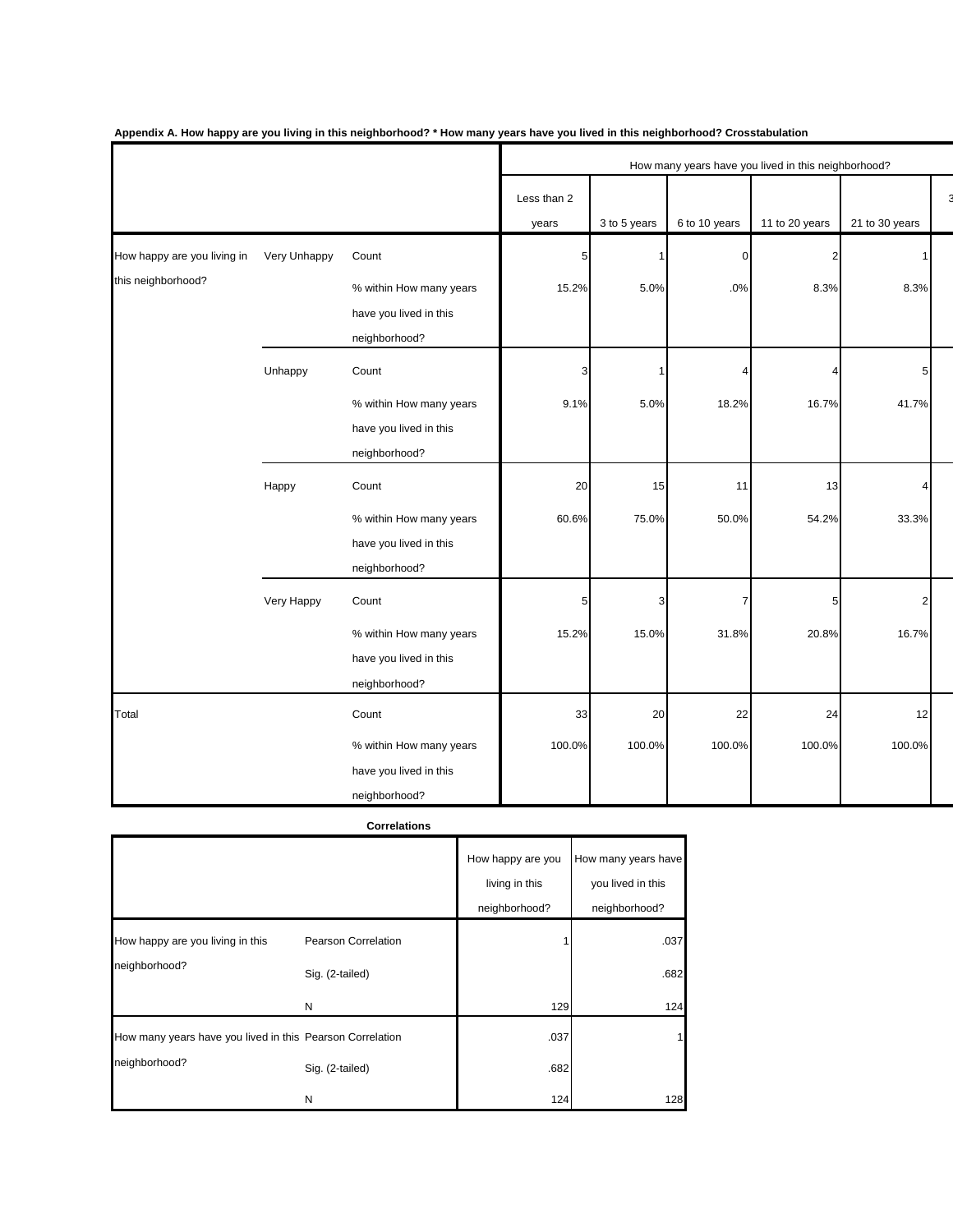|                            |      |                                                                    |             |              |               | How many years have you lived in this neighborhood? |                |                |
|----------------------------|------|--------------------------------------------------------------------|-------------|--------------|---------------|-----------------------------------------------------|----------------|----------------|
|                            |      |                                                                    | Less than 2 |              |               |                                                     |                | 31 years       |
|                            |      |                                                                    | years       | 3 to 5 years | 6 to 10 years | 11 to 20 years                                      | 21 to 30 years | longer         |
| Do you own the property or | Rent | Count                                                              | 30          | 14           | 12            |                                                     | 2              |                |
| rent?                      |      | % within How many years<br>have you lived in this                  | 88.2%       | 73.7%        | 57.1%         | 28.0%                                               | 15.4%          | 2 <sup>i</sup> |
|                            |      | neighborhood?                                                      |             |              |               |                                                     |                |                |
|                            | Own  | Count                                                              |             | 5            | 9             | 18                                                  | 11             |                |
|                            |      | % within How many years<br>have you lived in this<br>neighborhood? | 11.8%       | 26.3%        | 42.9%         | 72.0%                                               | 84.6%          | $\overline{7}$ |
| Total                      |      | Count                                                              | 34          | 19           | 21            | 25                                                  | 13             |                |
|                            |      | % within How many years<br>have you lived in this                  | 100.0%      | 100.0%       | 100.0%        | 100.0%                                              | 100.0%         | 10             |
|                            |      | neighborhood?                                                      |             |              |               |                                                     |                |                |

**Appendix B. Do you own the property or rent? \* How many years have you lived in this neighborhood? Crosstabulation**

**Correlations**

|                                                           |                     | How many years have<br>you lived in this<br>neighborhood? | Do you own the<br>property or rent? |
|-----------------------------------------------------------|---------------------|-----------------------------------------------------------|-------------------------------------|
| How many years have you lived in this Pearson Correlation |                     |                                                           | $.535$ <sup>"</sup>                 |
| neighborhood?                                             | Sig. (2-tailed)     |                                                           | .000                                |
|                                                           | N                   | 128                                                       | 125                                 |
| Do you own the property or rent?                          | Pearson Correlation | .535                                                      |                                     |
|                                                           | Sig. (2-tailed)     | .000                                                      |                                     |
|                                                           | N                   | 125                                                       | 131                                 |

\*\*. Correlation is significant at the 0.01 level (2-tailed).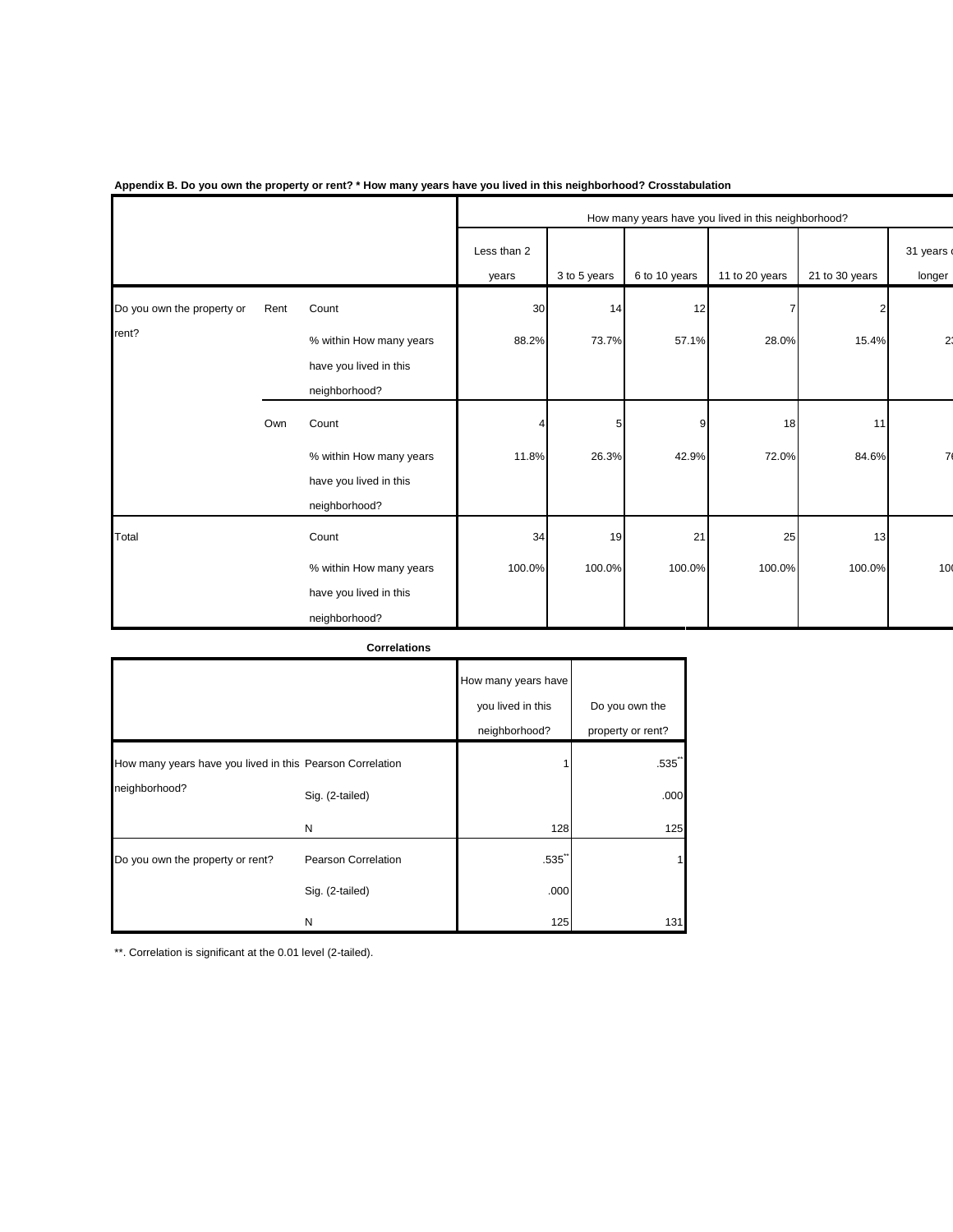|           |            |                                                                             |                      | How many years have you lived in this neighborhood? |               |                |                |                         |    |  |
|-----------|------------|-----------------------------------------------------------------------------|----------------------|-----------------------------------------------------|---------------|----------------|----------------|-------------------------|----|--|
|           |            |                                                                             | Less than 2<br>years | 3 to 5 years                                        | 6 to 10 years | 11 to 20 years | 21 to 30 years | 31 years or<br>longer   | T) |  |
| Two_years | Not Likely | Count                                                                       | 11                   |                                                     | 5             | З              | 5              |                         |    |  |
|           |            | % within How many years<br>have you lived in this<br>neighborhood?          | 31.4%                | 15.0%                                               | 22.7%         | 12.0%          | 38.5%          | 8.3%                    |    |  |
|           | Unsure     | Count<br>% within How many years<br>have you lived in this<br>neighborhood? | 8<br>22.9%           | 15.0%                                               | 5<br>22.7%    | 5<br>20.0%     | 2<br>15.4%     | $\overline{2}$<br>16.7% |    |  |
|           | Likely     | Count<br>% within How many years<br>have you lived in this<br>neighborhood? | 16<br>45.7%          | 14<br>70.0%                                         | 12<br>54.5%   | 17<br>68.0%    | 6<br>46.2%     | 9<br>75.0%              |    |  |
| Total     |            | Count<br>% within How many years<br>have you lived in this<br>neighborhood? | 35<br>100.0%         | 20<br>100.0%                                        | 22<br>100.0%  | 25<br>100.0%   | 13<br>100.0%   | 12<br>100.0%            |    |  |

٦

#### **Appendix C. Two\_years \* How many years have you lived in this neighborhood? Crosstabulation**

|                                                                            | <b>Correlations</b> |                                                           |              |
|----------------------------------------------------------------------------|---------------------|-----------------------------------------------------------|--------------|
|                                                                            |                     | How many years have<br>you lived in this<br>neighborhood? | Two_years    |
| How many years have you lived in this Pearson Correlation<br>neighborhood? | Sig. (2-tailed)     |                                                           | .117<br>.190 |
|                                                                            | N                   | 128                                                       | 127          |
| Two_years                                                                  | Pearson Correlation | .117                                                      | 1            |
|                                                                            | Sig. (2-tailed)     | .190                                                      |              |
|                                                                            | N                   | 127                                                       | 133          |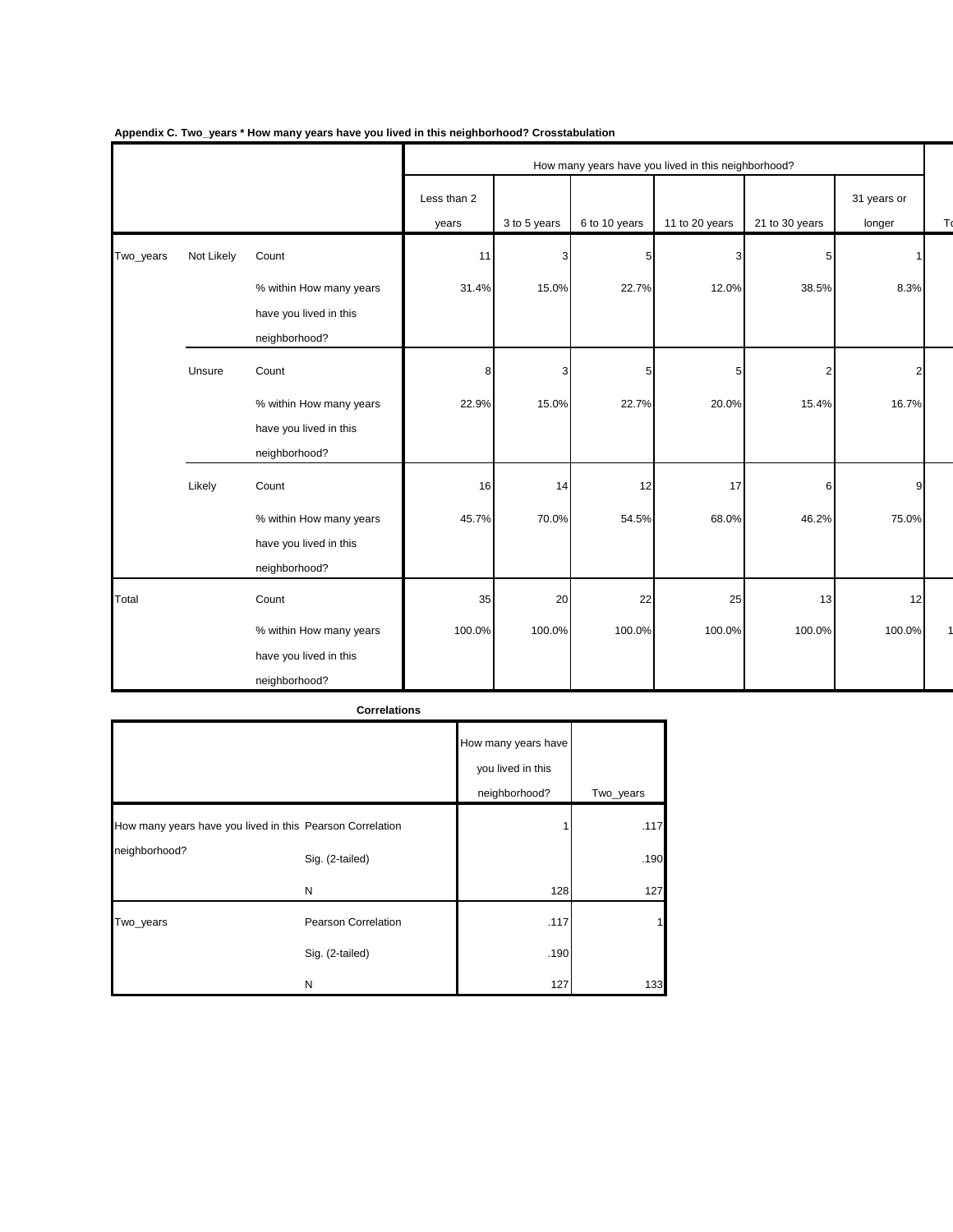|                     |                 |                         |             |              |               | How many years have you lived in this neighborhood? |                |  |
|---------------------|-----------------|-------------------------|-------------|--------------|---------------|-----------------------------------------------------|----------------|--|
|                     |                 |                         | Less than 2 |              |               |                                                     |                |  |
|                     |                 |                         | years       | 3 to 5 years | 6 to 10 years | 11 to 20 years                                      | 21 to 30 years |  |
| Neighborhood_Change | Worse           | Count                   | 5           | 5            |               | 6                                                   | 9              |  |
|                     |                 | % within How many years | 17.2%       | 26.3%        | 19.0%         | 24.0%                                               | 75.0%          |  |
|                     |                 | have you lived in this  |             |              |               |                                                     |                |  |
|                     |                 | neighborhood?           |             |              |               |                                                     |                |  |
|                     | Stayed the same | Count                   | 14          | 6            | 8             |                                                     |                |  |
|                     |                 | % within How many years | 48.3%       | 31.6%        | 38.1%         | 28.0%                                               | 8.3%           |  |
|                     |                 | have you lived in this  |             |              |               |                                                     |                |  |
|                     |                 | neighborhood?           |             |              |               |                                                     |                |  |
|                     | <b>Better</b>   | Count                   | 10          | 8            | 9             | 12                                                  | $\mathfrak{p}$ |  |
|                     |                 | % within How many years | 34.5%       | 42.1%        | 42.9%         | 48.0%                                               | 16.7%          |  |
|                     |                 | have you lived in this  |             |              |               |                                                     |                |  |
|                     |                 | neighborhood?           |             |              |               |                                                     |                |  |
| Total               |                 | Count                   | 29          | 19           | 21            | 25                                                  | 12             |  |
|                     |                 | % within How many years | 100.0%      | 100.0%       | 100.0%        | 100.0%                                              | 100.0%         |  |
|                     |                 | have you lived in this  |             |              |               |                                                     |                |  |
|                     |                 | neighborhood?           |             |              |               |                                                     |                |  |

**Appendix D. Neighborhood\_Change \* How many years have you lived in this neighborhood? Crosstabulation**

#### **Correlations**

|                                                           |                     | How many years have<br>you lived in this<br>neighborhood? | Neighborhood_Change |
|-----------------------------------------------------------|---------------------|-----------------------------------------------------------|---------------------|
| How many years have you lived in this Pearson Correlation |                     |                                                           | $-163$              |
| neighborhood?                                             | Sig. (2-tailed)     |                                                           | .081                |
|                                                           | N                   | 128                                                       | 116                 |
| Neighborhood_Change                                       | Pearson Correlation | $-163$                                                    |                     |
|                                                           | Sig. (2-tailed)     | .081                                                      |                     |
|                                                           | N                   | 116                                                       | 121                 |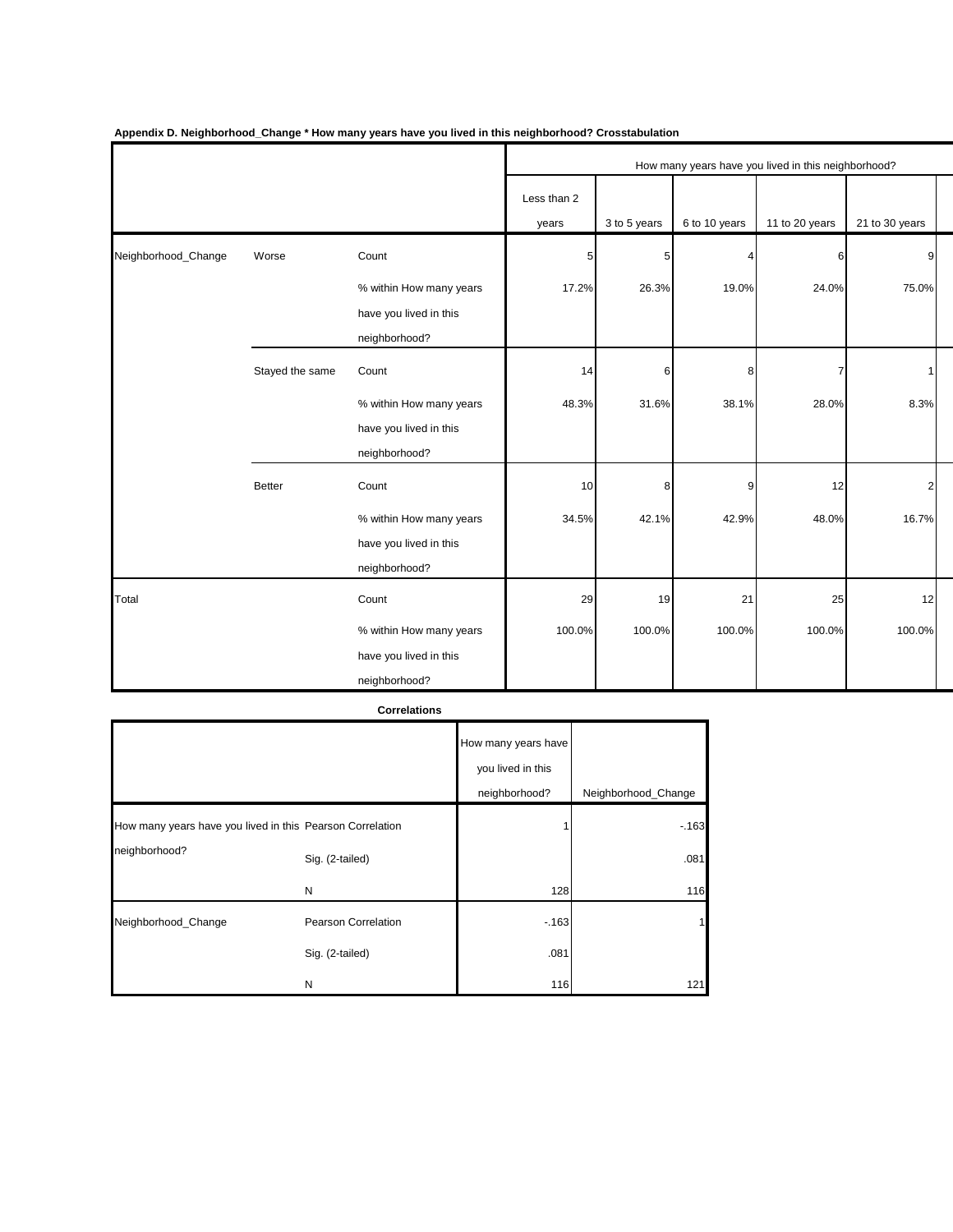|           |            |                                                            |                | How happy are you living in this neighborhood? |        |            |        |
|-----------|------------|------------------------------------------------------------|----------------|------------------------------------------------|--------|------------|--------|
|           |            |                                                            | Very Unhappy   | Unhappy                                        | Happy  | Very Happy | Total  |
| Two_years | Not Likely | Count                                                      | Δ              | 10                                             | 10     | 2          | 26     |
|           |            | % within How happy are you<br>living in this neighborhood? | 44.4%          | 52.6%                                          | 13.3%  | 8.0%       | 20.3%  |
|           | Unsure     | Count                                                      | $\overline{2}$ | 5                                              | 14     | 4          | 25     |
|           |            | % within How happy are you<br>living in this neighborhood? | 22.2%          | 26.3%                                          | 18.7%  | 16.0%      | 19.5%  |
|           | Likely     | Count                                                      | 3              |                                                | 51     | 19         | 77     |
|           |            | % within How happy are you<br>living in this neighborhood? | 33.3%          | 21.1%                                          | 68.0%  | 76.0%      | 60.2%  |
| Total     |            | Count                                                      | 9              | 19                                             | 75     | 25         | 128    |
|           |            | % within How happy are you<br>living in this neighborhood? | 100.0%         | 100.0%                                         | 100.0% | 100.0%     | 100.0% |

**Appendix E. Two\_years \* How happy are you living in this neighborhood? Crosstabulation**

#### **Correlations**

|                                                   |                                        | How happy are you<br>living in this<br>neighborhood? | Two_years                    |
|---------------------------------------------------|----------------------------------------|------------------------------------------------------|------------------------------|
| How happy are you living in this<br>neighborhood? | Pearson Correlation<br>Sig. (2-tailed) |                                                      | $.369$ <sup>**</sup><br>.000 |
|                                                   | N                                      | 129                                                  | 128                          |
| Two_years                                         | Pearson Correlation                    | $.369$ <sup>*</sup>                                  |                              |
|                                                   | Sig. (2-tailed)                        | .000                                                 |                              |
|                                                   | N                                      | 128                                                  | 133                          |

\*\*. Correlation is significant at the 0.01 level (2-tailed).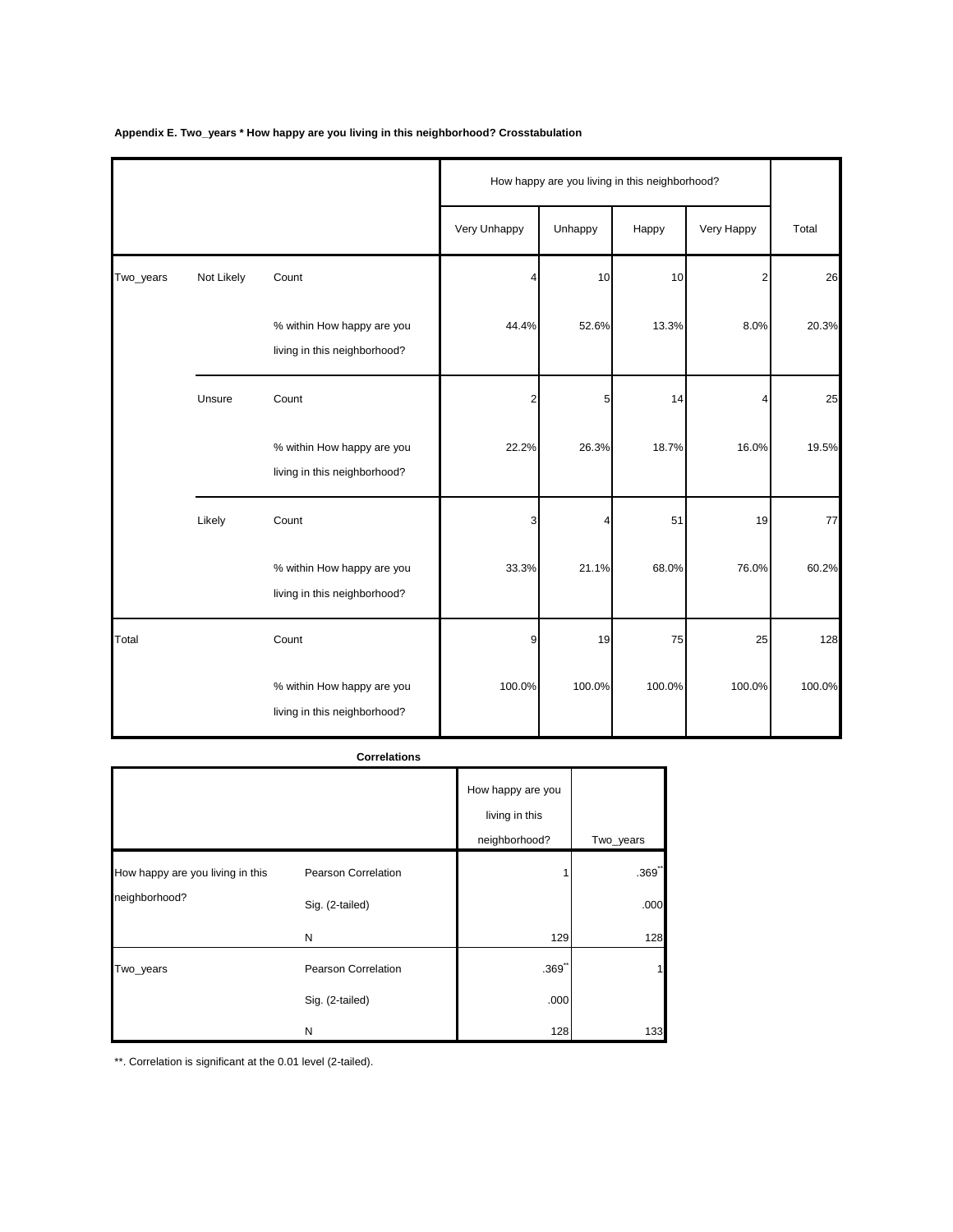|           |            |                                                            |              | How happy are you living in this neighborhood? |        |            |        |  |
|-----------|------------|------------------------------------------------------------|--------------|------------------------------------------------|--------|------------|--------|--|
|           |            |                                                            | Very Unhappy | Unhappy                                        | Happy  | Very Happy | Total  |  |
| Two_years | Not Likely | Count                                                      |              | 10                                             | 10     | 2          | 26     |  |
|           |            | % within How happy are you<br>living in this neighborhood? | 44.4%        | 52.6%                                          | 13.3%  | 8.0%       | 20.3%  |  |
|           | Unsure     | Count                                                      | 2            | 5                                              | 14     |            | 25     |  |
|           |            | % within How happy are you<br>living in this neighborhood? | 22.2%        | 26.3%                                          | 18.7%  | 16.0%      | 19.5%  |  |
|           | Likely     | Count                                                      | 3            |                                                | 51     | 19         | 77     |  |
|           |            | % within How happy are you<br>living in this neighborhood? | 33.3%        | 21.1%                                          | 68.0%  | 76.0%      | 60.2%  |  |
| Total     |            | Count                                                      | 9            | 19                                             | 75     | 25         | 128    |  |
|           |            | % within How happy are you<br>living in this neighborhood? | 100.0%       | 100.0%                                         | 100.0% | 100.0%     | 100.0% |  |

#### **Appendix F. Two\_years \* How happy are you living in this neighborhood? Crosstabulation**

#### **Correlations**

|                                  |                     | How happy are you<br>living in this<br>neighborhood? | Two_years |
|----------------------------------|---------------------|------------------------------------------------------|-----------|
| How happy are you living in this | Pearson Correlation |                                                      | .369      |
| neighborhood?                    | Sig. (2-tailed)     |                                                      | .000      |
|                                  | N                   | 129                                                  | 128       |
| Two_years                        | Pearson Correlation | $.369$ <sup>*</sup>                                  |           |
|                                  | Sig. (2-tailed)     | .000                                                 |           |
|                                  | N                   | 128                                                  | 133       |

\*\*. Correlation is significant at the 0.01 level (2-tailed).